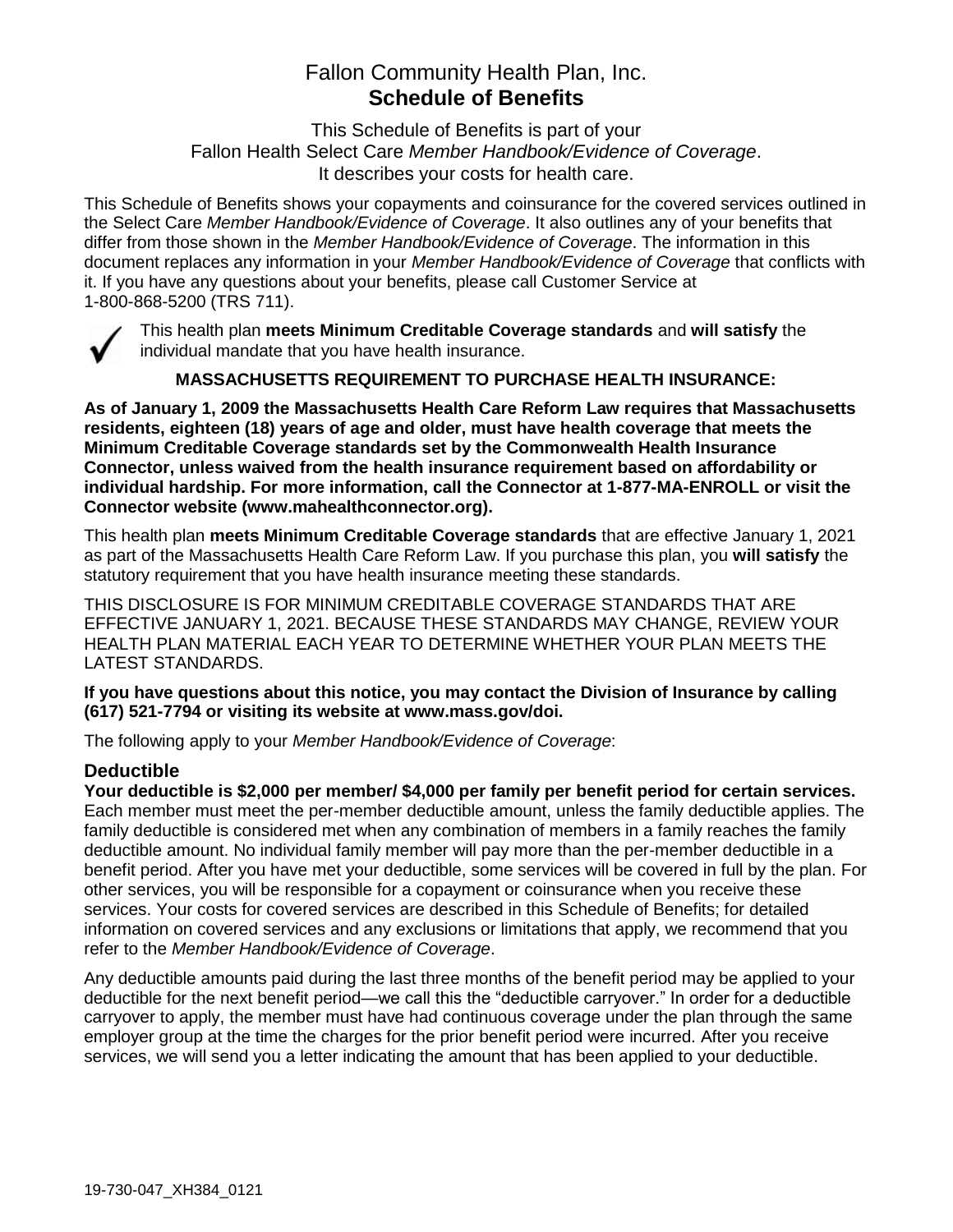#### **Out-of-pocket maximum**

There is a limit to your out-of-pocket costs each benefit period. This is called your out-of-pocket maximum. The out-of-pocket maximum includes your deductible, coinsurance and copayments you pay. It does not include your plan premium. **Your out-of-pocket maximum is \$8,550 per member or \$17,100 per family**. Each member must meet the per-member out-of-pocket maximum, unless the family out-of-pocket maximum applies. The family out-of-pocket maximum is considered met when any combination of members in a family reaches the family out-of-pocket maximum. Please note that once any one member in a family accumulates **\$8,550** in out-of-pocket costs, that family member's out-ofpocket maximum is considered met, and that family member will have no additional out-of-pocket costs for the remainder of the benefit period.

#### **Domestic partner coverage**

You may include a domestic partner and his/her dependents under your family coverage. A domestic partner is defined as a partner of the same or opposite sex whom you have registered with your employer for eligibility for benefits, and have included under your family coverage for health insurance.

#### **It Fits! ™ benefit**

Your contract includes coverage for services provided under the It Fits! ™ program to a maximum of \$150.

#### **SmartShopper program**

Your contract includes coverage for services provided under the SmartShopper program. Please go to the Fallon Health website at www.fallonhealth.org and visit the member portal for details.

#### **Covered services**

The following chart shows your costs for covered services. These costs apply to the services in the **Description of benefits** section of your *Member Handbook/Evidence of Coverage*. In summary, your responsibilities are as follows: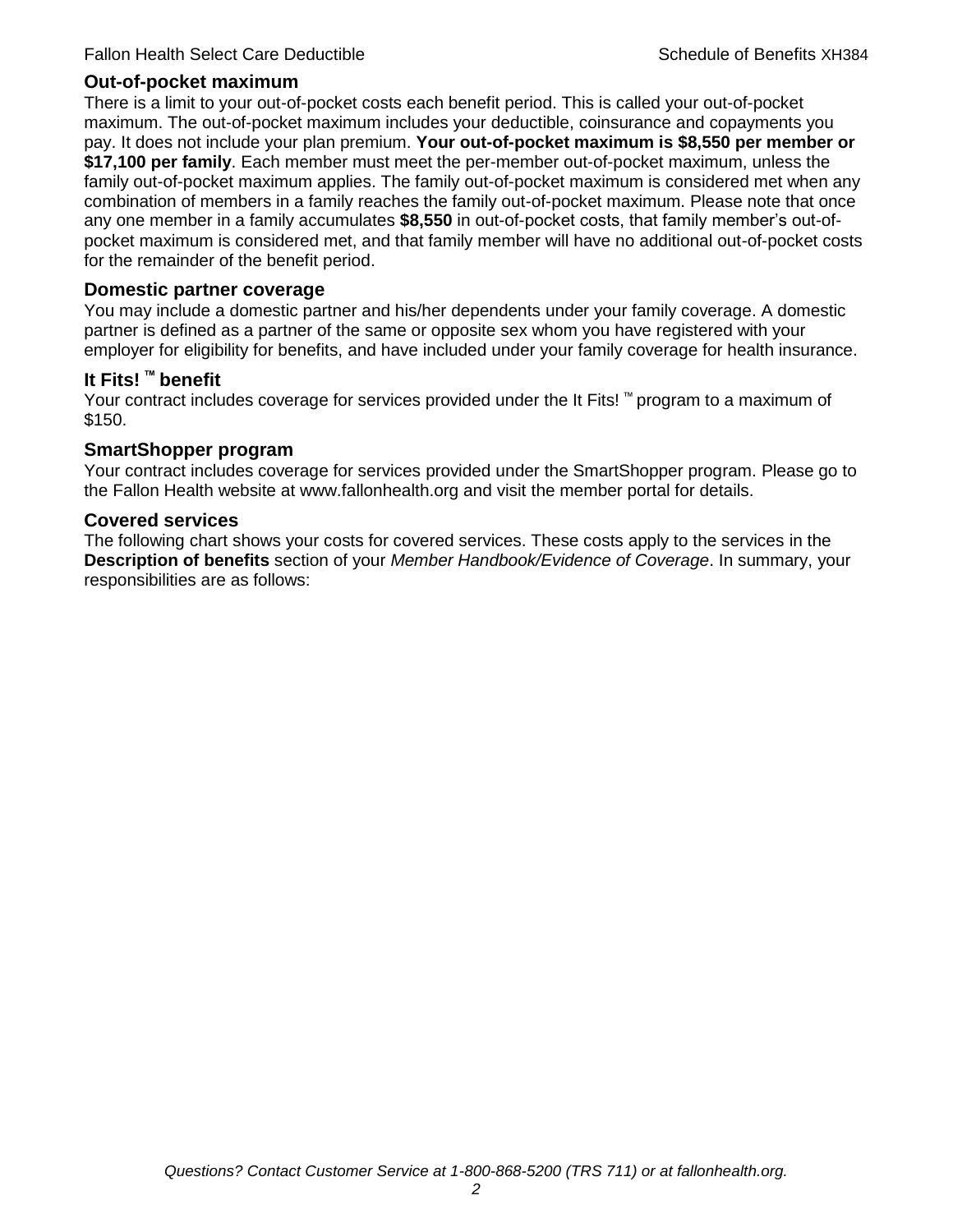|    | <b>Covered services</b>                                                                                                                                                | <b>Benefits</b>                                   |
|----|------------------------------------------------------------------------------------------------------------------------------------------------------------------------|---------------------------------------------------|
|    | <b>Ambulance services</b>                                                                                                                                              |                                                   |
|    | 1. Ambulance transportation for an emergency                                                                                                                           | Covered in full after you<br>meet your deductible |
|    | 2. Ambulance transportation for non-emergency situations, when<br>medically necessary                                                                                  | Covered in full after you<br>meet your deductible |
|    | <b>Autism services</b>                                                                                                                                                 |                                                   |
|    | Prior authorization required                                                                                                                                           |                                                   |
|    | 1. Habilitative and rehabilitative care                                                                                                                                | \$25 copayment per visit                          |
|    | 2. Applied behavior analysis when supervised by a board certified<br>behavioral analyst                                                                                | Covered in full                                   |
| 3. | Therapeutic care, services including speech, physical and<br>occupational therapy                                                                                      | \$25 copayment per visit                          |
|    | Durable medical equipment and prosthetic/orthotic devices                                                                                                              |                                                   |
|    | Referral and prior authorization required for most services                                                                                                            |                                                   |
| 1. | The purchase or rental of durable medical equipment and<br>prosthetic/orthotic devices (including the fitting, preparing, repairing<br>and modifying of the appliance) | 20% coinsurance after you<br>meet your deductible |
|    | 2. Scalp hair prosthesis (wigs) for individuals who have suffered hair                                                                                                 | 20% coinsurance after you                         |
|    | loss as a result of the treatment of any form of cancer or leukemia.                                                                                                   | meet your deductible                              |
|    | Coverage is provided for one scalp hair prosthetic (wig) per                                                                                                           |                                                   |
|    | member per benefit period when the prosthesis is determined to be                                                                                                      |                                                   |
|    | medically necessary by a plan physician and the plan.                                                                                                                  |                                                   |
| 3. | Breast prosthesis that is medically necessary after a covered                                                                                                          | 20% coinsurance after you                         |
|    | reconstructive surgery following a mastectomy                                                                                                                          | meet your deductible                              |
|    | 4. Prosthetic limbs which replace, in whole or in part, an arm or leg                                                                                                  | 20% coinsurance after you<br>meet your deductible |
| 5. | Insulin pump and insulin pump supplies                                                                                                                                 | Covered in full                                   |
| 6. | <b>Breast pumps</b>                                                                                                                                                    | Covered in full                                   |
|    | 7. Up to \$2,000 per ear for hearing aid device only, every 36 months                                                                                                  | 20% coinsurance after you                         |
|    | (must be 21 years of age or younger)                                                                                                                                   | meet your deductible                              |
|    | Related services and supplies for hearing aids (not subject to                                                                                                         |                                                   |
|    | the \$2,000 limit)                                                                                                                                                     |                                                   |
|    | 8. Medical and surgical supplies                                                                                                                                       | Covered in full after you                         |
|    |                                                                                                                                                                        | meet your deductible                              |
|    | <b>Emergency and urgent care</b>                                                                                                                                       |                                                   |
| 1. | Emergency room visits                                                                                                                                                  | \$300 copayment per visit                         |
|    |                                                                                                                                                                        | after you meet your                               |
|    |                                                                                                                                                                        | deductible                                        |
| 2. | Emergency room visits when you are admitted to an observation<br>room                                                                                                  | Covered in full after you<br>meet your deductible |
|    | 3. Urgent care visits in a doctor's office or at an urgent care facility                                                                                               | \$50 copayment per visit                          |
|    |                                                                                                                                                                        |                                                   |
|    |                                                                                                                                                                        |                                                   |
|    |                                                                                                                                                                        |                                                   |
|    |                                                                                                                                                                        |                                                   |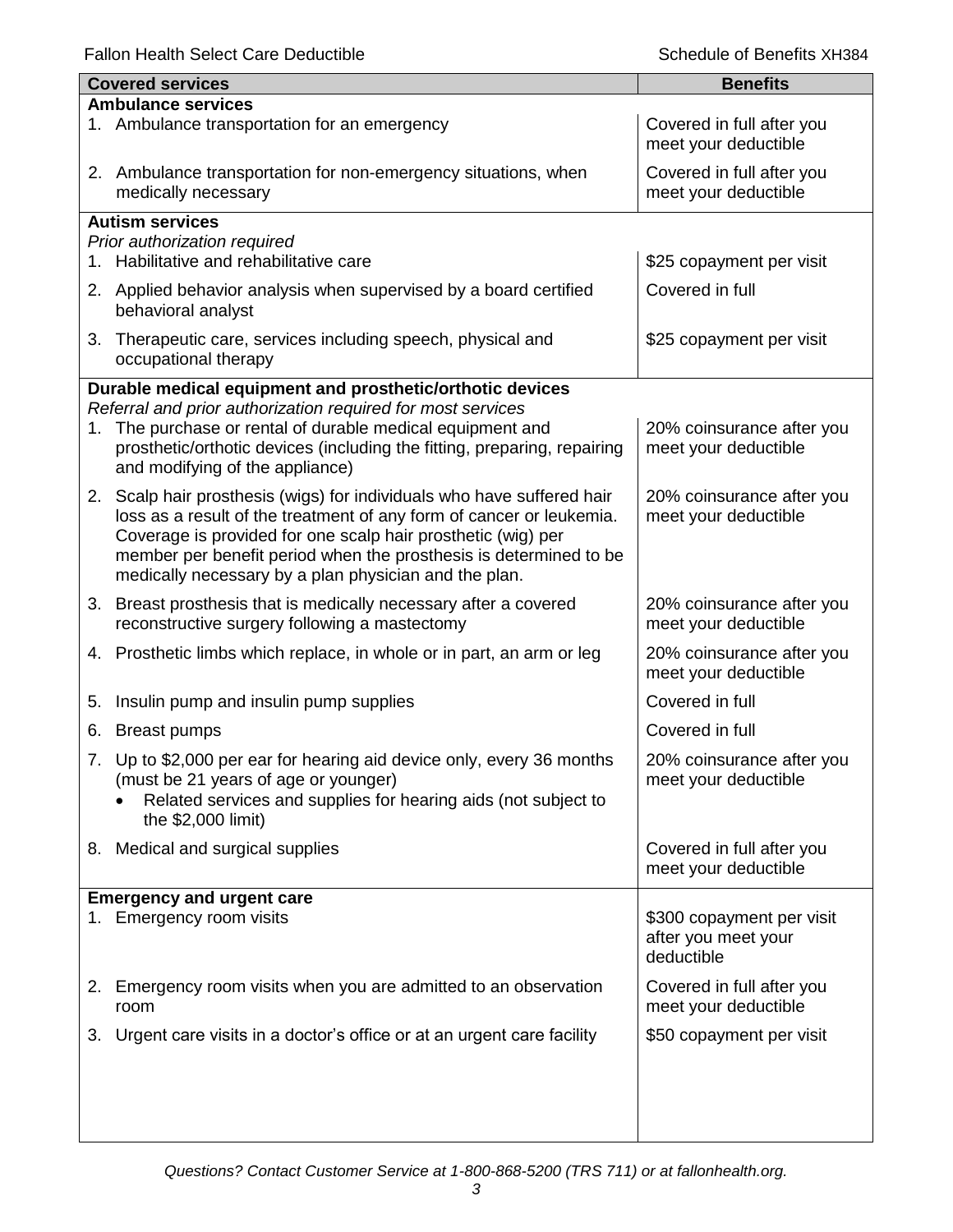| <b>Covered services</b>                                                                                                                                                                                                                                                                                                                                                                  | <b>Benefits</b>                                                                                                                                                                                             |  |  |
|------------------------------------------------------------------------------------------------------------------------------------------------------------------------------------------------------------------------------------------------------------------------------------------------------------------------------------------------------------------------------------------|-------------------------------------------------------------------------------------------------------------------------------------------------------------------------------------------------------------|--|--|
| Emergency and urgent care, continued                                                                                                                                                                                                                                                                                                                                                     |                                                                                                                                                                                                             |  |  |
| 4. Emergency prescription medication provided out of the Select Care<br>service area as part of an approved emergency treatment                                                                                                                                                                                                                                                          | Tier 1: \$25 copayment<br>Tier 2: \$50 copayment<br>Tier 3: \$75 copayment<br>after you meet your<br>deductible<br>Tier 4: \$75 copayment<br>after you meet your<br>deductible<br>for up to a 14-day supply |  |  |
| 5. Telemedicine visits with physicians through Teladoc. Visits are<br>performed by phone, video, or mobile app.                                                                                                                                                                                                                                                                          | \$25 copayment per visit                                                                                                                                                                                    |  |  |
| <b>Enteral formulas and low protein foods</b>                                                                                                                                                                                                                                                                                                                                            |                                                                                                                                                                                                             |  |  |
| Referral and prior authorization required for enteral formulas<br>Enteral formulas, upon a physician's written order, for home use in<br>1.<br>the treatment of malabsorption caused by Crohn's disease,<br>ulcerative colitis, gastroesophageal reflux, gastrointestinal motility,<br>chronic intestinal pseudo-obstruction, and inherited diseases of<br>amino acids and organic acids | Covered in full after you<br>meet your deductible                                                                                                                                                           |  |  |
| 2. Food products that have been modified to be low in protein for<br>individuals with inherited diseases of amino acids and organic<br>acids. You may be required to purchase these products over the<br>counter and submit claims to the plan for reimbursement.                                                                                                                        | Covered in full after you<br>meet your deductible                                                                                                                                                           |  |  |
| Home health care services                                                                                                                                                                                                                                                                                                                                                                |                                                                                                                                                                                                             |  |  |
| Prior authorization required<br>1. Part-time or intermittent skilled nursing care and physical therapy<br>provided in your home by a home health agency                                                                                                                                                                                                                                  | Covered in full after you<br>meet your deductible                                                                                                                                                           |  |  |
| 2. Additional services and supplies that are determined to be a<br>medically necessary component of skilled nursing care and<br>physical therapy                                                                                                                                                                                                                                         | Covered in full after you<br>meet your deductible                                                                                                                                                           |  |  |
| Home dialysis services and non-durable medical supplies<br>3.                                                                                                                                                                                                                                                                                                                            | Covered in full after you<br>meet your deductible                                                                                                                                                           |  |  |
| <b>Hospice care services</b>                                                                                                                                                                                                                                                                                                                                                             |                                                                                                                                                                                                             |  |  |
| Referral and prior authorization required                                                                                                                                                                                                                                                                                                                                                | Covered in full after you<br>meet your deductible                                                                                                                                                           |  |  |
| <b>Hospital inpatient services</b>                                                                                                                                                                                                                                                                                                                                                       |                                                                                                                                                                                                             |  |  |
| Referral and prior authorization required<br>1. Inpatient hospital services including room and board in a<br>semiprivate room and the services and supplies that would<br>ordinarily be furnished to you while you are an inpatient                                                                                                                                                      | \$1,000 copayment per<br>admission after you meet<br>your deductible                                                                                                                                        |  |  |
| Infertility/assisted reproductive technology (art) services*<br>Referral and prior authorization required (unless provided by a Reliant Medical Group specialist and<br>you have a Reliant Medical Group PCP)                                                                                                                                                                            |                                                                                                                                                                                                             |  |  |
| Office visits for the consultation, evaluation and diagnosis of fertility                                                                                                                                                                                                                                                                                                                | \$25 copayment per visit with<br>a PCP and certain other<br>providers                                                                                                                                       |  |  |
|                                                                                                                                                                                                                                                                                                                                                                                          | \$50 copayment per visit with<br>a specialist                                                                                                                                                               |  |  |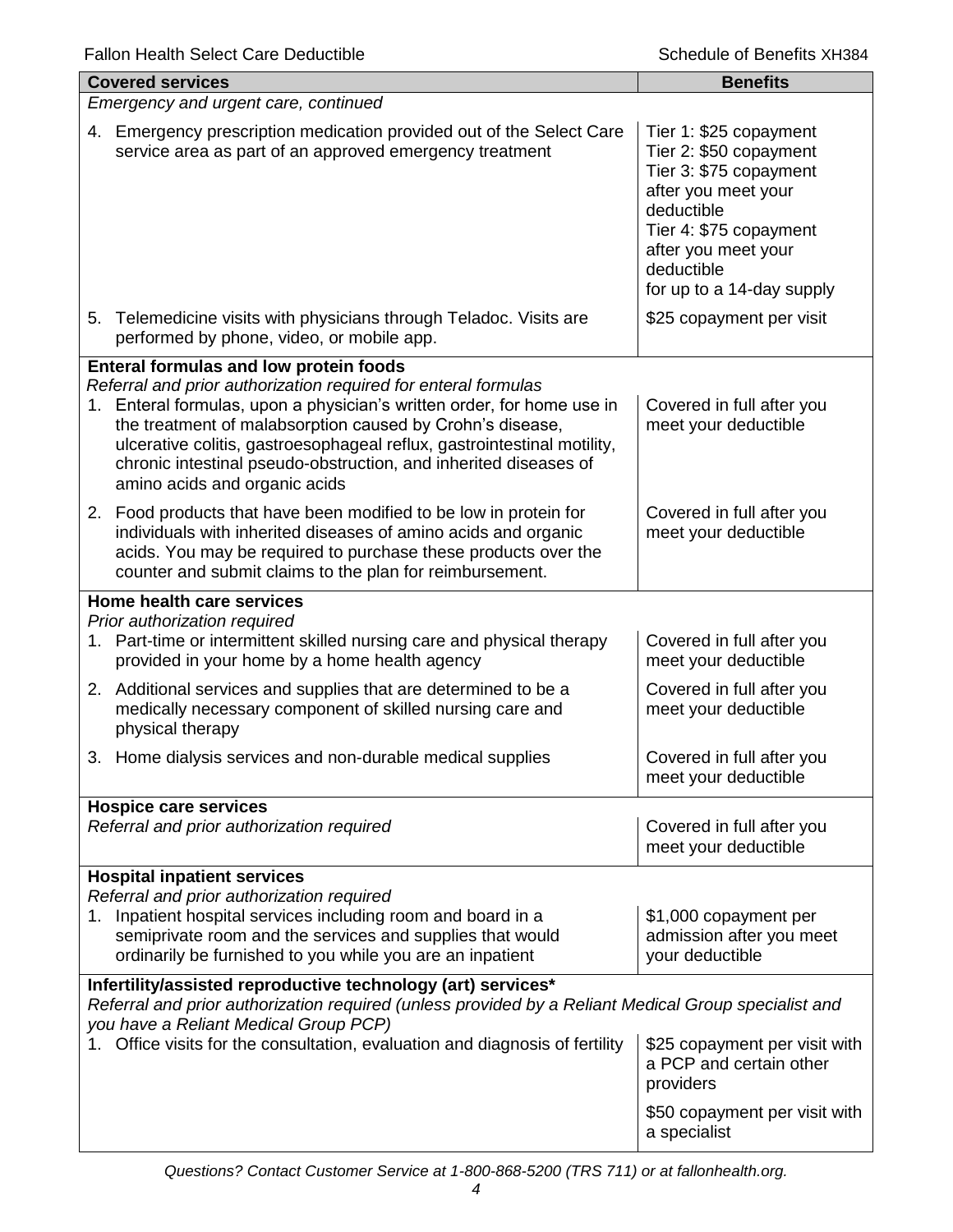| <b>Covered services</b>                                                                                                                                                                                                                                                                                                                                                                                                                                                                                                                                                                                                                                                                                                                                                                                                                                                                                                                                                                                                                                                                                                                           | <b>Benefits</b>                                                      |
|---------------------------------------------------------------------------------------------------------------------------------------------------------------------------------------------------------------------------------------------------------------------------------------------------------------------------------------------------------------------------------------------------------------------------------------------------------------------------------------------------------------------------------------------------------------------------------------------------------------------------------------------------------------------------------------------------------------------------------------------------------------------------------------------------------------------------------------------------------------------------------------------------------------------------------------------------------------------------------------------------------------------------------------------------------------------------------------------------------------------------------------------------|----------------------------------------------------------------------|
| Infertility/assisted reproductive technology (art) services*, continued                                                                                                                                                                                                                                                                                                                                                                                                                                                                                                                                                                                                                                                                                                                                                                                                                                                                                                                                                                                                                                                                           |                                                                      |
| 2. Diagnostic laboratory services                                                                                                                                                                                                                                                                                                                                                                                                                                                                                                                                                                                                                                                                                                                                                                                                                                                                                                                                                                                                                                                                                                                 | \$50 copayment after you<br>meet your deductible                     |
| Diagnostic X-ray services<br>3.                                                                                                                                                                                                                                                                                                                                                                                                                                                                                                                                                                                                                                                                                                                                                                                                                                                                                                                                                                                                                                                                                                                   | \$75 copayment after you<br>meet your deductible                     |
| 4. Artificial insemination, such as intrauterine insemination (IUI)                                                                                                                                                                                                                                                                                                                                                                                                                                                                                                                                                                                                                                                                                                                                                                                                                                                                                                                                                                                                                                                                               | Covered in full after you<br>meet your deductible                    |
| 5. Assisted reproductive technologies* except for those services listed<br>below                                                                                                                                                                                                                                                                                                                                                                                                                                                                                                                                                                                                                                                                                                                                                                                                                                                                                                                                                                                                                                                                  | Covered in full after you<br>meet your deductible                    |
| 6. Assisted reproductive technologies for:<br>In vitro fertilization (IVF-ET)<br>Gamete intrafallopian transfer (GIFT)<br>Zygote intrafallopian transfer (ZIFT)                                                                                                                                                                                                                                                                                                                                                                                                                                                                                                                                                                                                                                                                                                                                                                                                                                                                                                                                                                                   | \$250 copayment per<br>procedure after you meet<br>your deductible   |
| 7. Sperm, egg, and/or inseminated egg procurement, assisted<br>hatching, cryopreservation, processing and banking for plan<br>members in active infertility treatment to the extent that such costs<br>are not covered by the donor's insurer                                                                                                                                                                                                                                                                                                                                                                                                                                                                                                                                                                                                                                                                                                                                                                                                                                                                                                     | Covered in full after you<br>meet your deductible                    |
| * See the Description of benefits section of your Member Handbook/<br>Evidence of Coverage for a list of covered infertility/ART services.                                                                                                                                                                                                                                                                                                                                                                                                                                                                                                                                                                                                                                                                                                                                                                                                                                                                                                                                                                                                        |                                                                      |
| <b>Maternity services</b><br>1. Obstetrical services including prenatal, childbirth, postnatal and<br>postpartum care                                                                                                                                                                                                                                                                                                                                                                                                                                                                                                                                                                                                                                                                                                                                                                                                                                                                                                                                                                                                                             | Prenatal: \$25 copayment<br>(first visit only)                       |
|                                                                                                                                                                                                                                                                                                                                                                                                                                                                                                                                                                                                                                                                                                                                                                                                                                                                                                                                                                                                                                                                                                                                                   | Postnatal: \$25 copayment<br>per visit                               |
| 2.<br>Inpatient maternity and newborn child care for a minimum of 48<br>hours of care following a vaginal delivery, or 96 hours of care<br>following a Caesarean section delivery, including charges for the<br>following services when provided during an inpatient maternity<br>admission: childbirth, nursery charges, circumcision, routine<br>examination, hearing screening and medically necessary<br>treatments of congenital defects, birth abnormalities or premature<br>birth. The covered length of stay may be reduced if the mother and<br>the attending physician agree upon an earlier discharge. If you or<br>your newborn are discharged earlier, you are covered for home<br>visits, parent education, assistance and training in breast or bottle<br>feeding and the performance of any necessary and appropriate<br>clinical tests; provided, however that the first home visit shall be<br>conducted by a registered nurse, physician or certified nurse<br>midwife; and provided further, that any subsequent home visit<br>determined to be clinically necessary shall be provided by a<br>licensed health care provider. | \$1,000 copayment per<br>admission after you meet<br>your deductible |
| (Fallon Health members are eligible for childbirth classes (refresher class<br>or siblings class))                                                                                                                                                                                                                                                                                                                                                                                                                                                                                                                                                                                                                                                                                                                                                                                                                                                                                                                                                                                                                                                | Covered in full through<br>member reimbursement                      |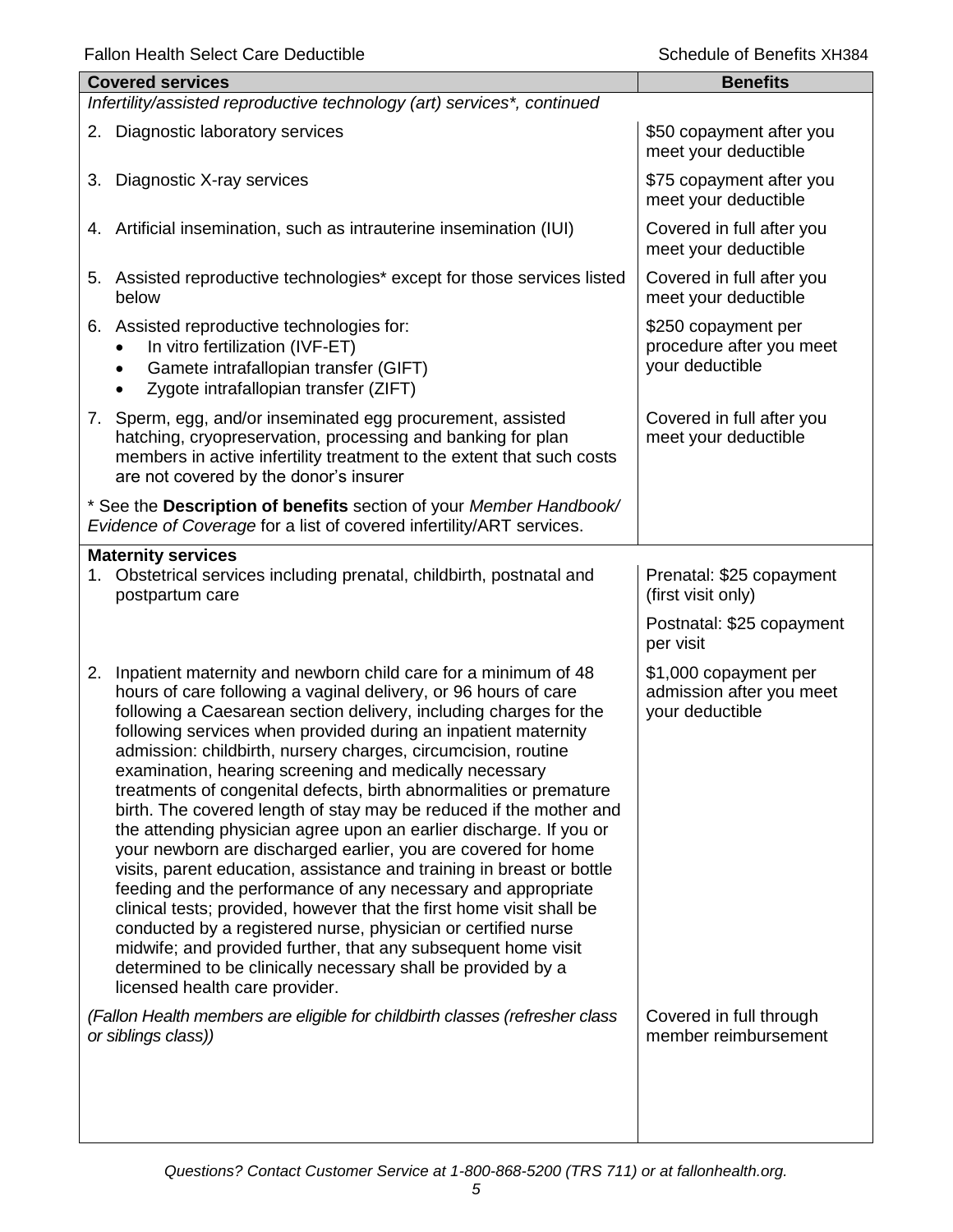|    | <b>Covered services</b>                                                                                                                                                                                                                                                                                                                                    | <b>Benefits</b>          |  |  |
|----|------------------------------------------------------------------------------------------------------------------------------------------------------------------------------------------------------------------------------------------------------------------------------------------------------------------------------------------------------------|--------------------------|--|--|
|    | Mental health and substance use services                                                                                                                                                                                                                                                                                                                   |                          |  |  |
|    | Inpatient services<br>Prior authorization required                                                                                                                                                                                                                                                                                                         |                          |  |  |
|    | 1. Inpatient hospital care for as many days as your condition requires,<br>including room and board and the services and supplies that would<br>ordinarily be furnished to you while you are an inpatient. These<br>include, but are not limited to, individual, family and group therapy,<br>pharmacological therapy, and diagnostic laboratory services. | Covered in full          |  |  |
|    | Note: Prior authorization will not be required for behavioral health<br>inpatient admission immediately following an emergency room visit.                                                                                                                                                                                                                 |                          |  |  |
|    | <b>Intermediate services</b>                                                                                                                                                                                                                                                                                                                               |                          |  |  |
|    | Prior authorization required<br>Intermediate services include but are not limited to:<br>1. Acute and other residential treatment-Mental health services<br>provided in a 24-hour setting therapeutic environments                                                                                                                                         | Covered in full          |  |  |
|    | 2. Clinically managed detoxification services-24 hour, 7 days a week,<br>clinically managed de-tox services in a licensed non-hospital setting<br>that include 24 hour per day supervision                                                                                                                                                                 | Covered in full          |  |  |
|    | 3. Partial Hospitalization: Short-term day/evening mental health<br>programming available 5 to 7 days per week                                                                                                                                                                                                                                             | \$25 copayment per visit |  |  |
|    | 4. Intensive outpatient programs: Multimodal, inter-disciplinary,<br>structured behavioral health treatment provided 2-3 hours per day,<br>multiple days per week                                                                                                                                                                                          | \$25 copayment per visit |  |  |
|    | 5. Day treatment: Program encompasses some portion of the day or<br>week rather than a weekly visit                                                                                                                                                                                                                                                        | \$25 copayment per visit |  |  |
|    | 6. Crisis Stabilization: Short-term psychiatric treatment in a structured,<br>community based therapeutic environments                                                                                                                                                                                                                                     | \$25 copayment per visit |  |  |
|    | 7. In-home therapy services                                                                                                                                                                                                                                                                                                                                | \$25 copayment per visit |  |  |
|    | Intermediate services for children and adolescents under the age of 19<br>1. Community-based acute treatment                                                                                                                                                                                                                                               | Covered in full          |  |  |
|    | 2. Intensive community-based treatment                                                                                                                                                                                                                                                                                                                     | Covered in full          |  |  |
| 3. | <b>Intensive Care Coordination</b>                                                                                                                                                                                                                                                                                                                         | Covered in full          |  |  |
| 4. | Family Stabilization Team (also referred to as In-Home Therapy)                                                                                                                                                                                                                                                                                            | Covered in full          |  |  |
| 5. | <b>In-home Behavioral Services</b>                                                                                                                                                                                                                                                                                                                         | Covered in full          |  |  |
| 6. | Mobile Crisis Intervention (service available up to seven days).<br>Prior authorization not required.                                                                                                                                                                                                                                                      | Covered in full          |  |  |
|    | 7. Family support and training                                                                                                                                                                                                                                                                                                                             | Covered in full          |  |  |
| 8. | Therapeutic mentoring services                                                                                                                                                                                                                                                                                                                             | Covered in full          |  |  |
| 1. | <b>Outpatient services</b><br>Outpatient office visits, including individual, group or family therapy.                                                                                                                                                                                                                                                     | \$25 copayment per visit |  |  |
| 2. | Psychopharmacological services, such as visits with a physician to<br>review, monitor and adjust the levels of prescription medication to<br>treat a mental condition. Prior authorization required.                                                                                                                                                       | \$25 copayment per visit |  |  |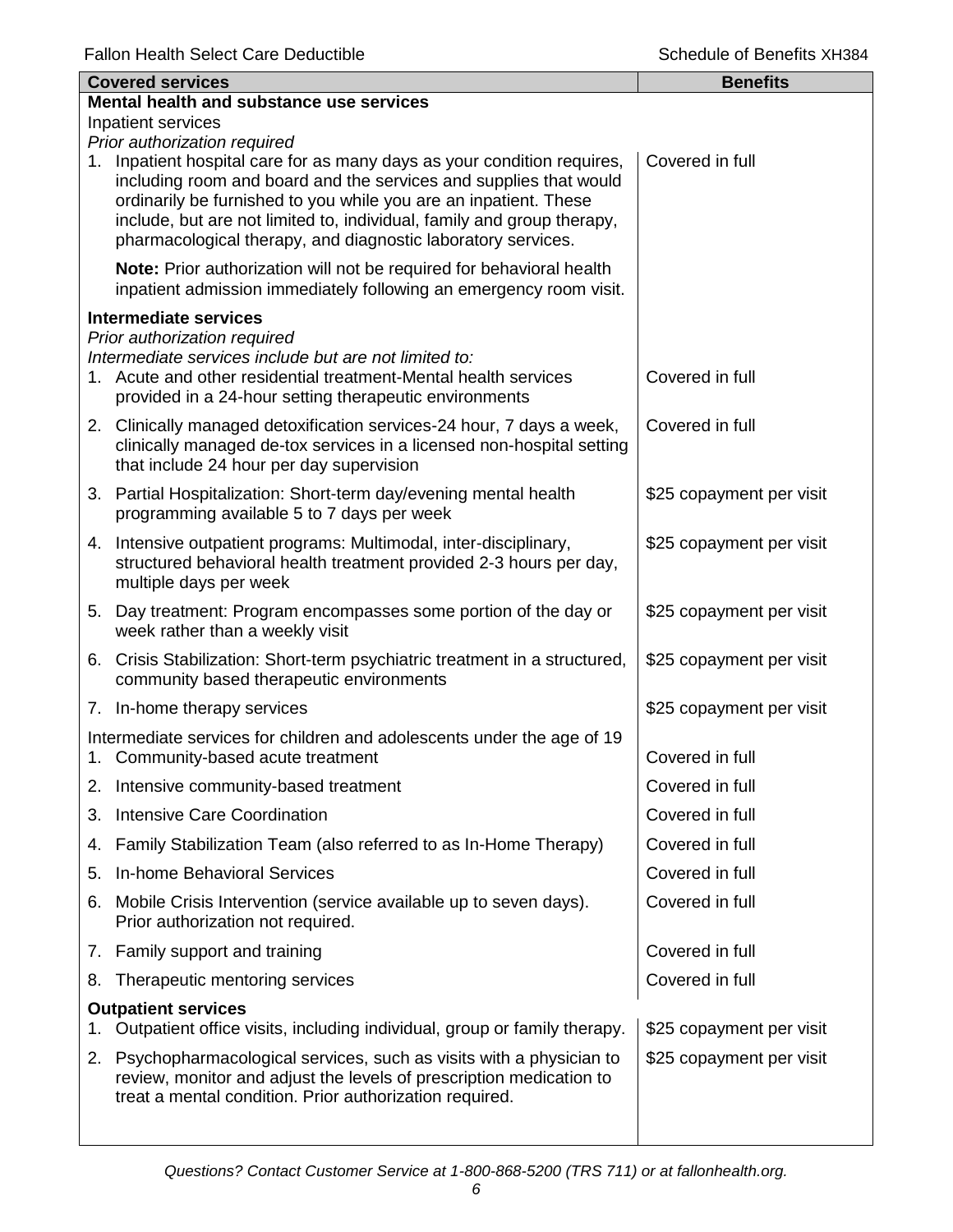|    | <b>Covered services</b>                                                                                                                                                                                                                                                                                                                                                                    | <b>Benefits</b>                                                                                           |  |  |
|----|--------------------------------------------------------------------------------------------------------------------------------------------------------------------------------------------------------------------------------------------------------------------------------------------------------------------------------------------------------------------------------------------|-----------------------------------------------------------------------------------------------------------|--|--|
|    | Mental health and substance use services, continued                                                                                                                                                                                                                                                                                                                                        |                                                                                                           |  |  |
|    | 3. Neuropsychological assessment services when medically<br>necessary. Prior authorization required.                                                                                                                                                                                                                                                                                       | \$25 copayment per visit                                                                                  |  |  |
|    | Note: Effective for plan years beginning on or after October 1, 2015,<br>Massachusetts state law (Chapter 258 of the Acts of 2014) restricts the<br>circumstances in which insurers may require prior authorization for<br>substance use services. We will not require prior authorization for<br>substance use services in any circumstances where this is not allowed<br>by Chapter 258. |                                                                                                           |  |  |
|    | <b>Office visits and outpatient services</b>                                                                                                                                                                                                                                                                                                                                               |                                                                                                           |  |  |
|    | 1. Office visits, to diagnose or treat an illness or an injury<br>Telehealth visits done via a secure, real time Telemedicine<br>$\bullet$                                                                                                                                                                                                                                                 | \$25 copayment per visit with<br>a PCP and certain other<br>providers                                     |  |  |
|    | platform which is inclusive of both an audio and visual<br>component.                                                                                                                                                                                                                                                                                                                      | \$50 copayment per visit with<br>a specialist                                                             |  |  |
|    | 2. A second opinion, upon your request, with another plan provider                                                                                                                                                                                                                                                                                                                         | \$25 copayment per visit with<br>a PCP and certain other<br>providers                                     |  |  |
|    |                                                                                                                                                                                                                                                                                                                                                                                            | \$50 copayment per visit with<br>a specialist                                                             |  |  |
|    | 3. Certain drugs covered under medical benefits, and that are<br>ordered, supplied and administered by a plan provider                                                                                                                                                                                                                                                                     | Covered in full after you<br>meet your deductible                                                         |  |  |
|    | 4. Allergy injections                                                                                                                                                                                                                                                                                                                                                                      | Covered in full                                                                                           |  |  |
|    | 5. Radiation therapy and Chemotherapy                                                                                                                                                                                                                                                                                                                                                      | Covered in full after you<br>meet your deductible                                                         |  |  |
|    | 6. Respiratory therapy                                                                                                                                                                                                                                                                                                                                                                     | Covered in full after you<br>meet your deductible                                                         |  |  |
| 7. | Hormone replacement services in the doctor's office for<br>perimenopausal or postmenopausal women                                                                                                                                                                                                                                                                                          | \$25 copayment per visit                                                                                  |  |  |
|    | 8. Diagnostic lab services ordered by a plan provider, in relation to a<br>covered office visit                                                                                                                                                                                                                                                                                            | \$50 copayment after you<br>meet your deductible                                                          |  |  |
|    | 9. Diagnostic X-ray services ordered by a plan provider, in relation to<br>a covered office visit                                                                                                                                                                                                                                                                                          | \$75 copayment after you<br>meet your deductible                                                          |  |  |
|    | 10. Other diagnostic services including but not limited to, EKG,<br>endoscopy, colonoscopy and ultrasound                                                                                                                                                                                                                                                                                  | Covered in full after you<br>meet your deductible                                                         |  |  |
|    | 11. High-tech imaging services, including but not limited to, MRI/MRA,<br>CT/CTA, PET scans and nuclear cardiology imaging. Limited to one<br>copayment per day when performed at the same facility for the<br>same diagnosis. (Prior authorization required.)                                                                                                                             | \$400 copayment per MRI,<br>CT, PET scan or nuclear<br>cardiology image after you<br>meet your deductible |  |  |
|    | 12. Chiropractic services for acute musculoskeletal conditions. The<br>condition must be new or an acute exacerbation of a previous<br>condition. Chiropractic services will be covered as medically<br>necessary.                                                                                                                                                                         | \$25 copayment per visit                                                                                  |  |  |
|    | Outpatient lab tests and x-rays<br>$\bullet$                                                                                                                                                                                                                                                                                                                                               | See Diagnostic lab, x-ray<br>and high-tech imaging<br>services                                            |  |  |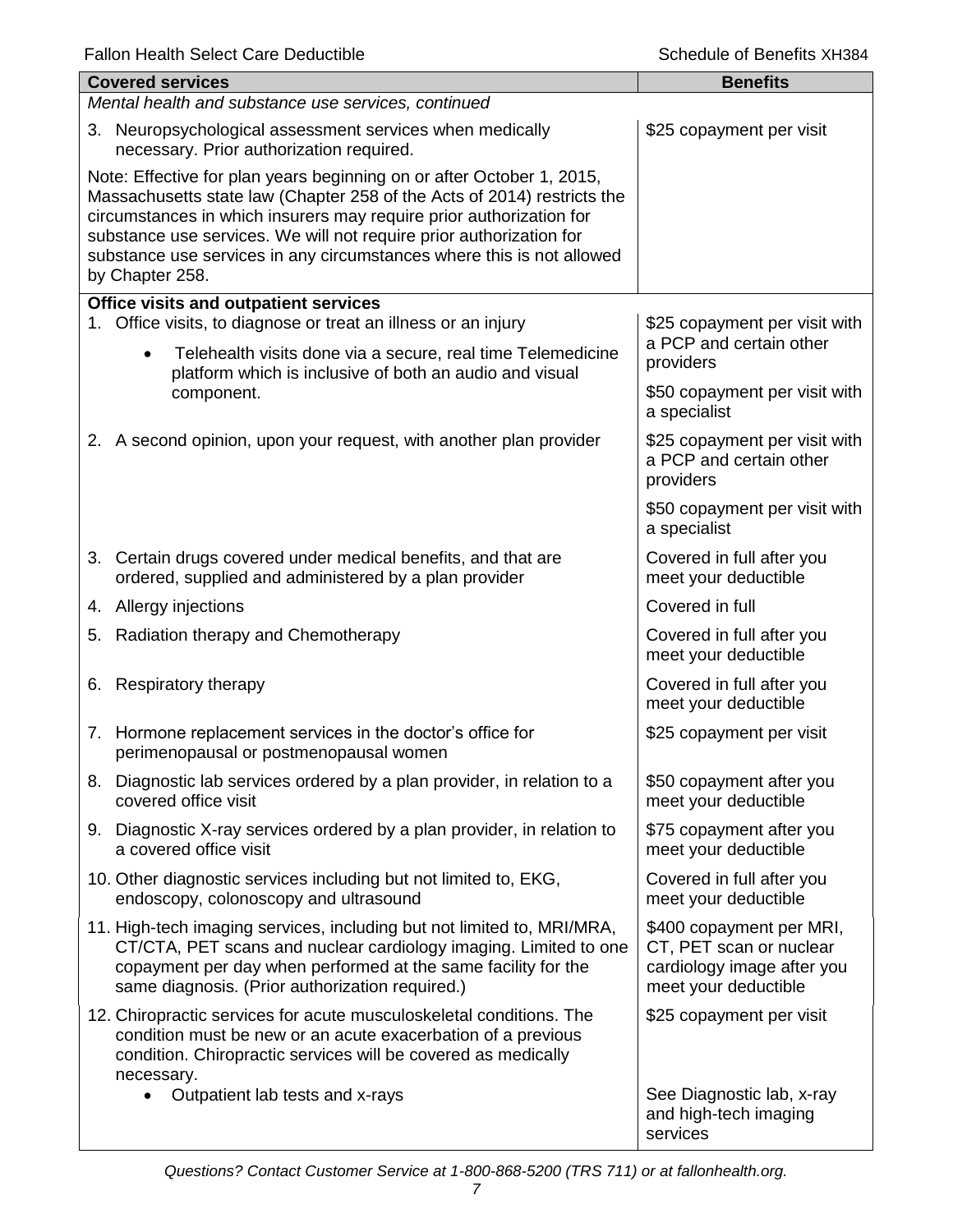|    | <b>Fallon Health Select Care Deductible</b>                                                                                                                                                                                                                            | Schedule of Benefits XH384                                                                                                                                |  |  |
|----|------------------------------------------------------------------------------------------------------------------------------------------------------------------------------------------------------------------------------------------------------------------------|-----------------------------------------------------------------------------------------------------------------------------------------------------------|--|--|
|    | <b>Covered services</b>                                                                                                                                                                                                                                                | <b>Benefits</b>                                                                                                                                           |  |  |
|    | Office visits and outpatient services, continued                                                                                                                                                                                                                       |                                                                                                                                                           |  |  |
|    | 13. Outpatient renal dialysis at a plan-designated center or continuous<br>ambulatory peritoneal dialysis                                                                                                                                                              | Covered in full after you<br>meet your deductible                                                                                                         |  |  |
|    | 14. Diabetes outpatient self-management training and education,<br>including medical nutrition therapy, provided by a certified diabetes<br>health care provider                                                                                                       | \$25 copayment per visit                                                                                                                                  |  |  |
|    | 15. Laboratory tests necessary for the diagnosis or treatment of<br>diabetes, including glycosylated hemoglobin, or HbAlc, tests, and<br>urinary/protein/microalbumin and lipid profiles                                                                               | \$50 copayment after you<br>meet your deductible                                                                                                          |  |  |
|    | 16. Medical social services provided to assist you in adjustment to your<br>or your family member's illness. This includes assessment,<br>counseling, consultation and assistance in accessing community<br>resources.                                                 | \$25 copayment per visit                                                                                                                                  |  |  |
|    | 17. Outpatient surgery, anesthesia and the medically necessary<br>preoperative and postoperative care related to the surgery                                                                                                                                           | \$500 copayment per surgery<br>after you meet your<br>deductible when provided in<br>a hospital outpatient, day<br>surgery or ambulatory care<br>facility |  |  |
|    | 18. Visit to a contracted limited service clinic. Services are provided for<br>a variety of common illnesses, including, but not limited to:<br>strep throat<br>ear, eyes, sinus, bladder and bronchial infections<br>minor skin conditions (e.g. sunburn, cold sores) | \$25 copayment per visit                                                                                                                                  |  |  |
|    |                                                                                                                                                                                                                                                                        |                                                                                                                                                           |  |  |
|    | 19. Podiatry care<br>Outpatient lab tests and x-rays                                                                                                                                                                                                                   | See Diagnostic lab, x-ray<br>and imaging services                                                                                                         |  |  |
|    | Outpatient surgical services                                                                                                                                                                                                                                           | See Outpatient surgery                                                                                                                                    |  |  |
|    | Outpatient medical care                                                                                                                                                                                                                                                | See Office visits                                                                                                                                         |  |  |
|    | Oral surgery and related services                                                                                                                                                                                                                                      |                                                                                                                                                           |  |  |
|    | Referral and prior authorization required (except for extraction of impacted teeth or lingual frenectomy)<br>1. Removal or exposure of impacted teeth, including both hard and<br>soft tissue impactions, or an evaluation for this procedure                          | \$50 copayment per visit                                                                                                                                  |  |  |
|    | 2. Surgical treatments of cysts, affecting the teeth or gums, that must<br>be rendered by a plan oral surgeon                                                                                                                                                          | \$50 copayment per visit                                                                                                                                  |  |  |
| 3. | Treatment of fractures of the jaw bone (mandible) or any facial<br>bone                                                                                                                                                                                                | \$50 copayment per visit                                                                                                                                  |  |  |
|    | 4. Evaluation and surgery for the treatment of temporomandibular joint<br>disorder when a medical condition is diagnosed, or for surgery<br>related to the jaw or any structure connected to the jaw                                                                   | \$50 copayment per visit                                                                                                                                  |  |  |
|    | 5. Extraction of teeth in preparation for radiation treatment of the head<br>or neck                                                                                                                                                                                   | \$50 copayment per visit                                                                                                                                  |  |  |
| 6. | Surgical treatment related to cancer                                                                                                                                                                                                                                   | \$50 copayment per visit                                                                                                                                  |  |  |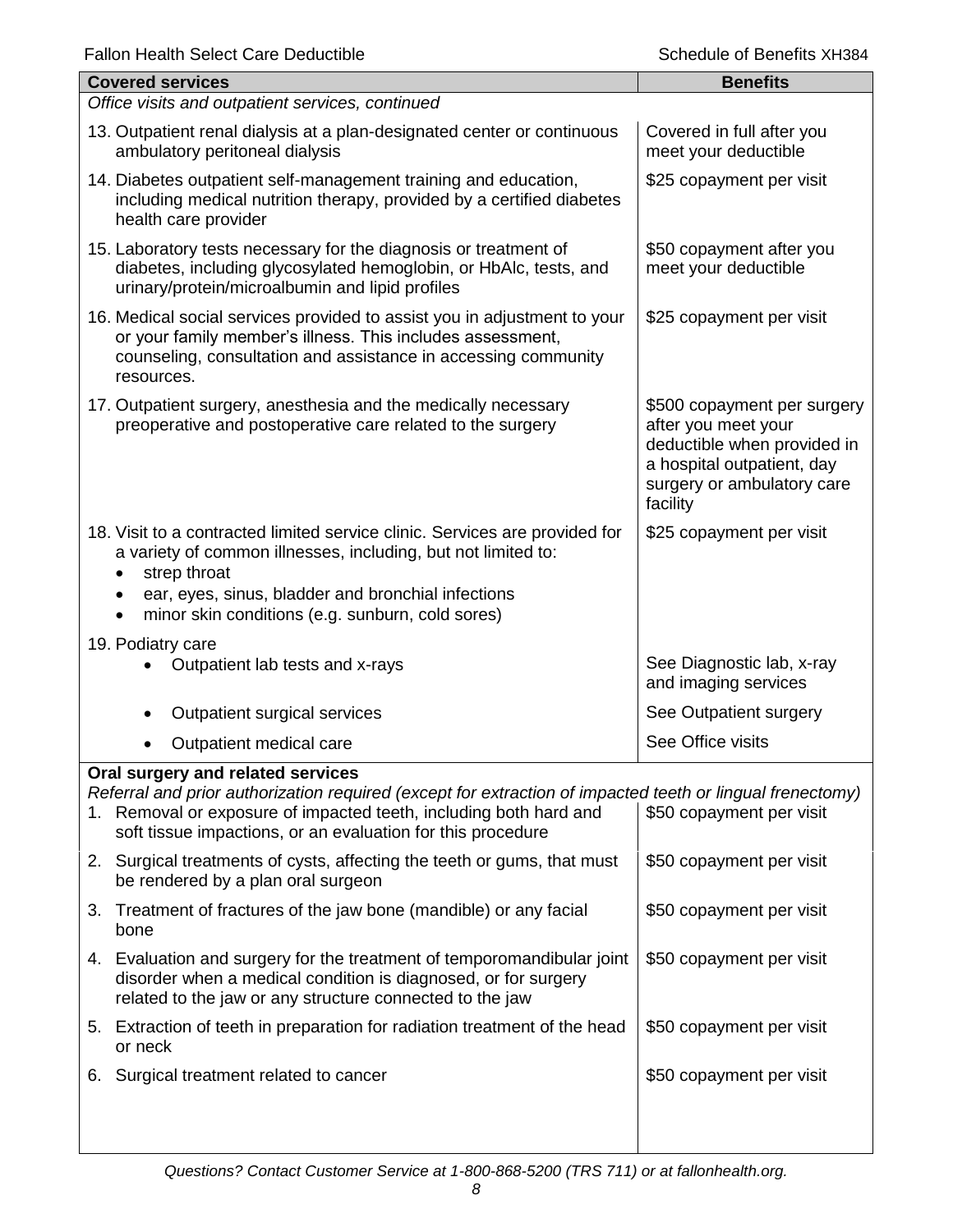| <b>Covered services</b>                                                                                                                                                                                                                        | <b>Benefits</b>                                                                     |  |  |
|------------------------------------------------------------------------------------------------------------------------------------------------------------------------------------------------------------------------------------------------|-------------------------------------------------------------------------------------|--|--|
| Oral surgery and related services, continued                                                                                                                                                                                                   |                                                                                     |  |  |
| 7. Emergency medical care, such as, to relieve pain and stop bleeding<br>as a result of accidental injury to sound natural teeth or tissues,<br>when provided as soon as medically possible after the injury. This                             | \$25 copayment per visit to a<br>physician's or dentist's office                    |  |  |
| does not include restorative or other dental services. No referral or<br>authorization is required. Go to the closest provider.                                                                                                                | \$300 copayment per visit to<br>an emergency room after<br>you meet your deductible |  |  |
| Note: These benefits are for oral surgery services in an office setting. Oral surgery services in a<br>hospital outpatient, day surgery or ambulatory care facility, or as an inpatient are covered in full after<br>you meet your deductible. |                                                                                     |  |  |
| See Office visits and outpatient services for diagnostic lab and X-ray services.                                                                                                                                                               |                                                                                     |  |  |
| <b>Organ transplants</b>                                                                                                                                                                                                                       |                                                                                     |  |  |
| Referral and prior authorization required<br>1. Office visits related to the transplant                                                                                                                                                        | \$25 copayment per visit with<br>a PCP and certain other<br>providers               |  |  |
|                                                                                                                                                                                                                                                | \$50 copayment per visit with<br>a specialist                                       |  |  |
| 2. Inpatient hospital services, including room and board in a<br>semiprivate room and the services and supplies that would<br>ordinarily be furnished to you while you are an inpatient                                                        | \$1,000 copayment per<br>admission after you meet<br>your deductible                |  |  |
| 3. Human leukocyte antigen (HLA) or histocompatability locus antigen<br>testing for A, B or DR antigens, or any combination thereof,<br>necessary to establish bone marrow transplant donor suitability of a<br>member                         | \$50 copayment after you<br>meet your deductible                                    |  |  |
| Pediatric dental services*<br>(for members under the age of 19)                                                                                                                                                                                | See Addendum: Pediatric<br><b>Dental Services</b>                                   |  |  |
| Pediatric vision services*<br>(for members under the age of 19)                                                                                                                                                                                | See Addendum: Pediatric<br><b>Vision Services</b>                                   |  |  |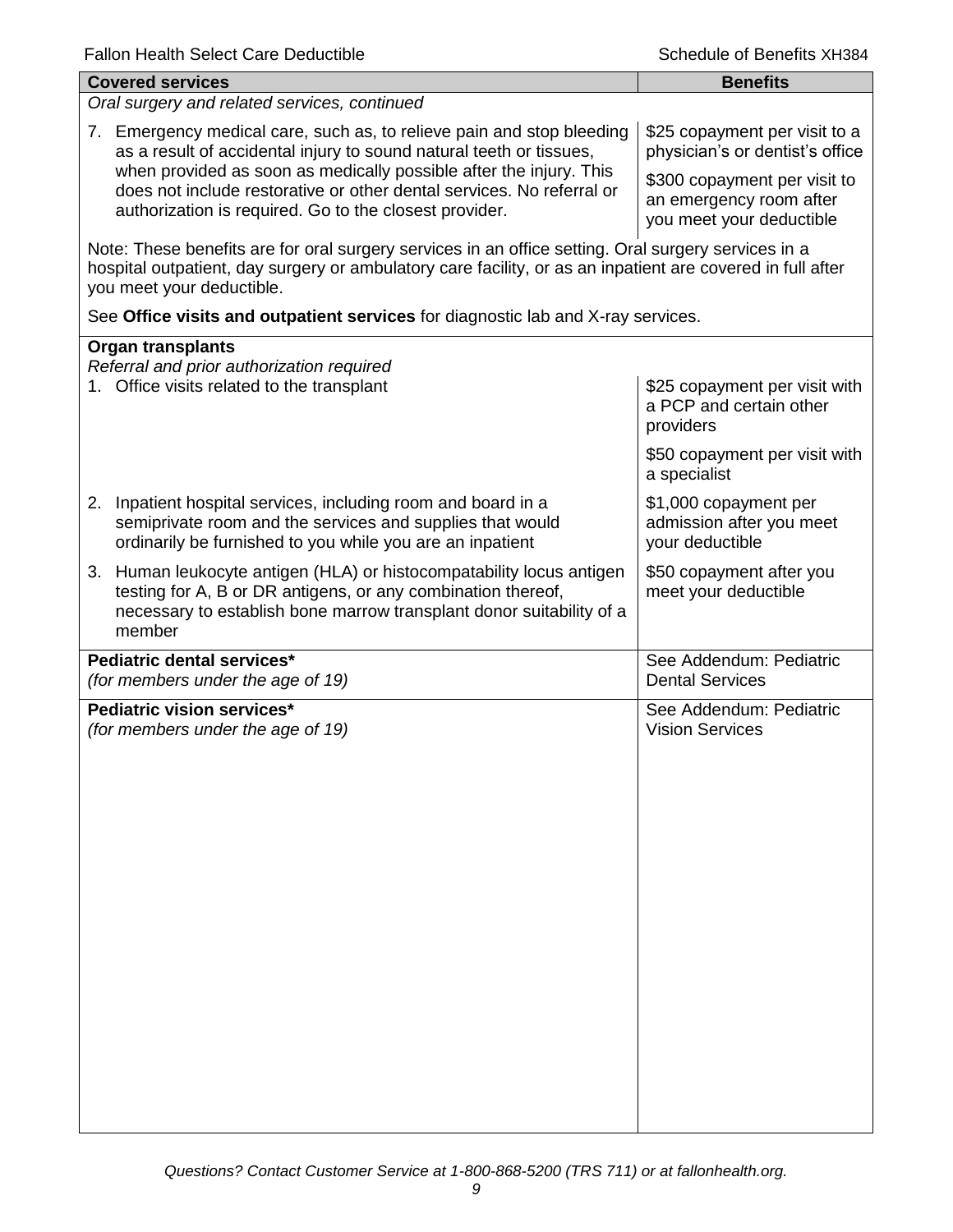| <b>Covered services</b>                                                                                                                                                                                                                                                                                                                                                                                                                                                                                                                                                | <b>Benefits</b>                                                                                                                                                                                                                                                                                                                                                 |  |  |
|------------------------------------------------------------------------------------------------------------------------------------------------------------------------------------------------------------------------------------------------------------------------------------------------------------------------------------------------------------------------------------------------------------------------------------------------------------------------------------------------------------------------------------------------------------------------|-----------------------------------------------------------------------------------------------------------------------------------------------------------------------------------------------------------------------------------------------------------------------------------------------------------------------------------------------------------------|--|--|
| <b>Prescription drugs</b>                                                                                                                                                                                                                                                                                                                                                                                                                                                                                                                                              |                                                                                                                                                                                                                                                                                                                                                                 |  |  |
| Covered prescription items:<br>• Prescription medication<br>• Prescription contraceptive drugs and devices*<br>Hormone replacement therapy for peri- and post-menopausal<br>women<br>Injectable agents (self-administered**)<br>Insulin<br>$\bullet$<br>Syringes (including insulin syringes) or needles when medically<br>necessary<br>Supplies for the treatment of diabetes, as required by state law,<br>including:<br>blood glucose monitoring strips<br>urine glucose strips<br>$\qquad \qquad -$<br>lancets<br>$\overline{\phantom{m}}$<br>ketone strips<br>$-$ | Network pharmacy:<br>Tier 1: \$25 copayment<br>Tier 2: \$50 copayment<br>Tier 3: \$75 copayment<br>after you meet your<br>deductible<br>Tier 3: \$75 copayment<br>after you meet your<br>deductible<br>for up to a 30-day supply<br>Mail-order pharmacy:<br>Tier 1: \$50 copayment<br>Tier 2: \$100 copayment<br>Tier 3: \$225 copayment<br>after you meet your |  |  |
| Special medical formulas to treat certain metabolic disorders as<br>required by state law (prior authorization required).                                                                                                                                                                                                                                                                                                                                                                                                                                              | deductible<br>Tier 3: \$225 copayment                                                                                                                                                                                                                                                                                                                           |  |  |
| *Generic prescription contraceptive drugs and devices are covered in<br>full. Brand name prescription contraceptive drugs and devices with no<br>generic equivalent are covered in full (prior authorization required).                                                                                                                                                                                                                                                                                                                                                | after you meet your<br>deductible<br>for up to a 90-day supply                                                                                                                                                                                                                                                                                                  |  |  |
| ** Injectables administered in the doctor's office or under other<br>professional supervision are covered as a medical benefit.                                                                                                                                                                                                                                                                                                                                                                                                                                        |                                                                                                                                                                                                                                                                                                                                                                 |  |  |
| Orally administered anticancer medications used to kill or slow the<br>growth of cancerous cells                                                                                                                                                                                                                                                                                                                                                                                                                                                                       | Covered in full                                                                                                                                                                                                                                                                                                                                                 |  |  |
| Certain medications cannot be limited to a 30-day supply due to<br>manufacturer packaging, for example, a prefilled syringe. In these<br>cases, you will be charged the applicable copay/coinsurance based on<br>the actual day supply.                                                                                                                                                                                                                                                                                                                                |                                                                                                                                                                                                                                                                                                                                                                 |  |  |
| Note: Medical and surgical supplies obtained through a pharmacy may<br>have a drug prescription benefit cost-sharing applied.                                                                                                                                                                                                                                                                                                                                                                                                                                          |                                                                                                                                                                                                                                                                                                                                                                 |  |  |
|                                                                                                                                                                                                                                                                                                                                                                                                                                                                                                                                                                        |                                                                                                                                                                                                                                                                                                                                                                 |  |  |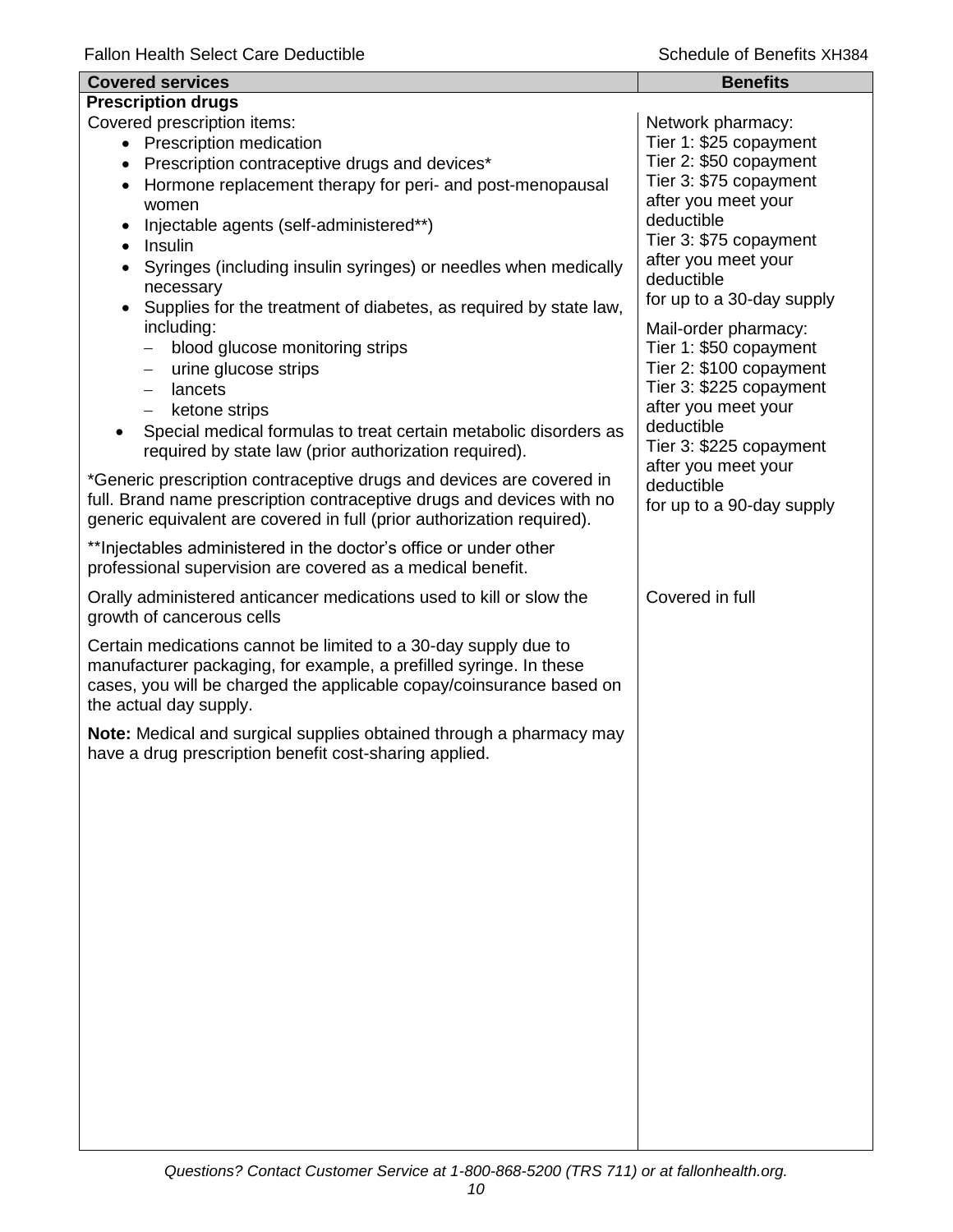| <b>Covered services</b> |                                                                                                                                                                                                                                                                                                                                                                                                                                                                                           | <b>Benefits</b> |
|-------------------------|-------------------------------------------------------------------------------------------------------------------------------------------------------------------------------------------------------------------------------------------------------------------------------------------------------------------------------------------------------------------------------------------------------------------------------------------------------------------------------------------|-----------------|
|                         | <b>Preventive care</b>                                                                                                                                                                                                                                                                                                                                                                                                                                                                    | Covered in full |
|                         | 1. Routine physical exams for the prevention and detection of disease                                                                                                                                                                                                                                                                                                                                                                                                                     |                 |
|                         | 2. Immunizations that are included on the formulary, that are for<br>covered medical benefits and that are ordered, supplied and<br>administered by a plan physician. If administered by a plan<br>specialist, you will generally need to obtain a referral to see the<br>specialist.                                                                                                                                                                                                     | Covered in full |
|                         | 3. A baseline mammogram for women age 35 to 40, and a yearly<br>mammogram for women age 40 and older                                                                                                                                                                                                                                                                                                                                                                                      | Covered in full |
|                         | 4. Routine gynecological care services, including an annual Pap<br>smear (cytological screening) and pelvic exam                                                                                                                                                                                                                                                                                                                                                                          | Covered in full |
| 5.                      | Routine eye exams, once in each 12-month period                                                                                                                                                                                                                                                                                                                                                                                                                                           | Covered in full |
| 6.                      | Hearing and vision screening                                                                                                                                                                                                                                                                                                                                                                                                                                                              | Covered in full |
|                         | 7. Well-child care and pediatric services, at least six times during the<br>child's first year after birth, at least three times during the next year,<br>then at least annually until the child's sixth birthday. This includes<br>the following services, as recommended by the physician and in<br>accordance with state law:<br>• physical examination<br>• history<br>measurements<br>• sensory screening<br>• neuropsychiatric evaluation<br>• development screening and assessment | Covered in full |
|                         | 8. Pediatric services including:<br>appropriate immunizations<br>• hereditary and metabolic screening at birth<br>• newborn hearing screening test performed before the newborn<br>infant is discharged from the hospital or birthing center<br>• tuberculin tests, hematocrit, hemoglobin, and other appropriate<br>blood tests and urinalysis<br>lead screening<br>$\bullet$                                                                                                            | Covered in full |
| 9.                      | Female consultations, examinations, procedures, contraceptive<br>devices, and medical services related to the use of all contraceptive<br>methods*                                                                                                                                                                                                                                                                                                                                        | Covered in full |
|                         | 10. Tobacco counseling sessions with your primary physician or other<br>provider designed to create a plan to stop smoking.                                                                                                                                                                                                                                                                                                                                                               | Covered in full |
|                         | * Prescription contraceptive devices are covered under the prescription<br>drug benefit.                                                                                                                                                                                                                                                                                                                                                                                                  |                 |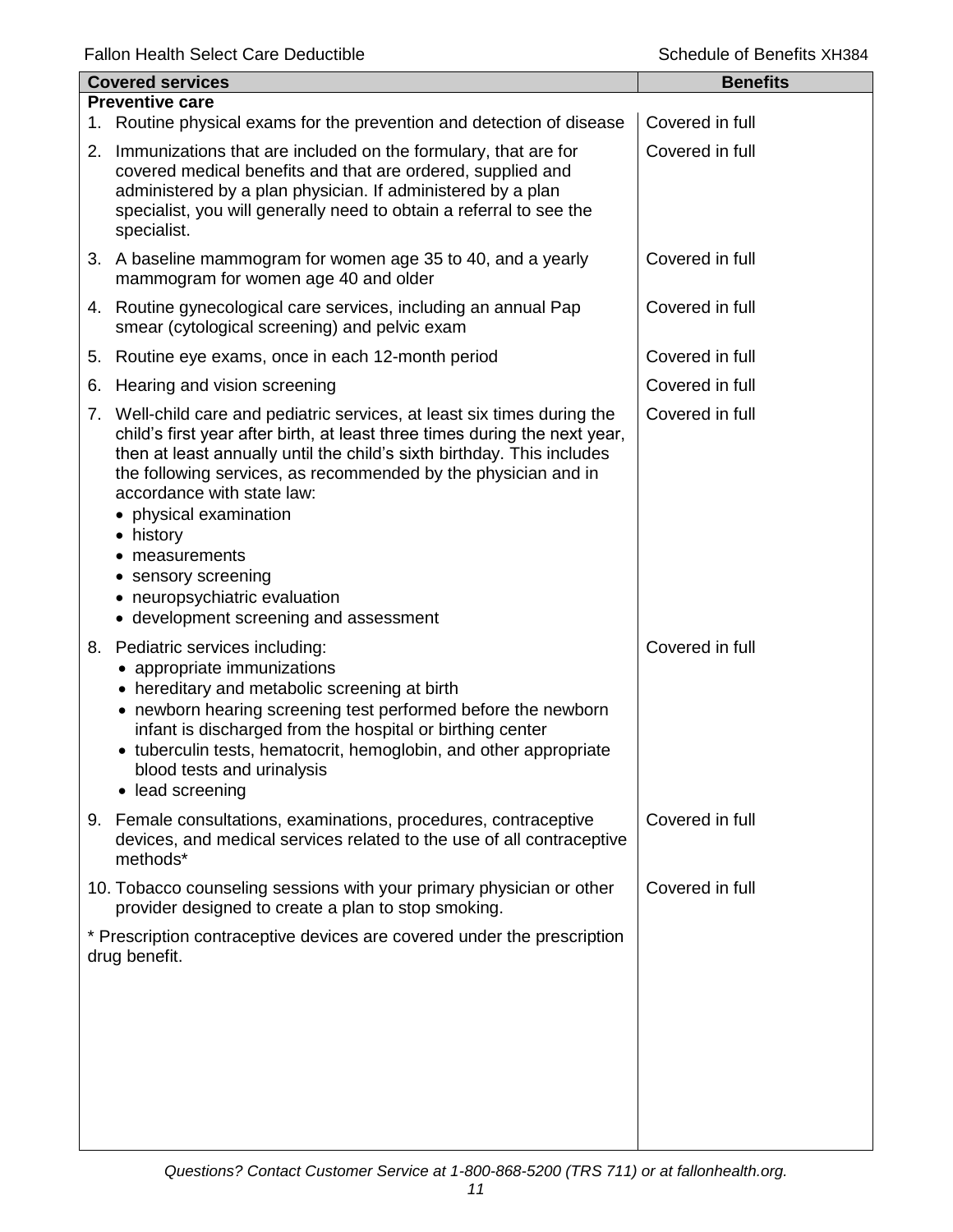| <b>Covered services</b>                                                                                                                                                                                                                                                                                                                                                                                                                               | <b>Benefits</b>                                                      |
|-------------------------------------------------------------------------------------------------------------------------------------------------------------------------------------------------------------------------------------------------------------------------------------------------------------------------------------------------------------------------------------------------------------------------------------------------------|----------------------------------------------------------------------|
| <b>Reconstructive surgery</b><br>Referral and prior authorization required (unless provided by a Reliant<br>Medical Group specialist and you have a Reliant Medical Group PCP)<br>1. Inpatient hospital services including room and board in a<br>semiprivate room and the services and supplies that would<br>ordinarily be furnished to you while you are an inpatient, including<br>Massachusetts mandated services for cleft lip and cleft palate | \$1,000 copayment per<br>admission after you meet<br>your deductible |
| <b>Rehabilitation and habilitation services</b><br>Referral required                                                                                                                                                                                                                                                                                                                                                                                  |                                                                      |
| 1. Physical and occupational therapy services are covered for up to<br>60 visits combined per benefit period when medically necessary<br>with a PCP referral. After 60 combined physical and occupational<br>therapy visits, prior authorization based on medical necessity is<br>required for additional visits.                                                                                                                                     | \$50 copayment per visit                                             |
| 2. Medically necessary services for the diagnosis and treatment of<br>speech, hearing and language disorders when services are<br>provided by a plan provider who is a speech-language pathologist<br>or audiologist; and at a plan facility or a plan provider's office with a<br>PCP referral. After 30 speech therapy visits, prior authorization<br>based on medical necessity is required for additional visits.                                 | \$50 copayment per visit                                             |
| 3. Cardiac rehabilitation services to treat cardiovascular disease in<br>accordance with state law and Department of Public Health<br>regulations                                                                                                                                                                                                                                                                                                     | \$50 copayment per visit                                             |
| 4. Medically necessary early intervention services delivered by a<br>certified early intervention specialist, according to operational<br>standards developed by the Department of Public Health, for<br>children from birth to their third birthday.                                                                                                                                                                                                 | Covered in full                                                      |
| 5. Pulmonary rehabilitation services for chronic obstructive pulmonary<br>disease (COPD) are covered for up to two one-hour sessions per<br>day, for up to 36 lifetime sessions.                                                                                                                                                                                                                                                                      | Covered in full after you<br>meet your deductible                    |
| <b>Skilled nursing facility services</b><br>Referral and prior authorization required<br>1. Inpatient hospital services, for up to 100 days per benefit period<br>provided criteria is met, including room and board in a semiprivate<br>room and the services and supplies that would ordinarily be<br>furnished to you while you are an inpatient                                                                                                   | \$1,000 copayment per<br>admission after you meet<br>your deductible |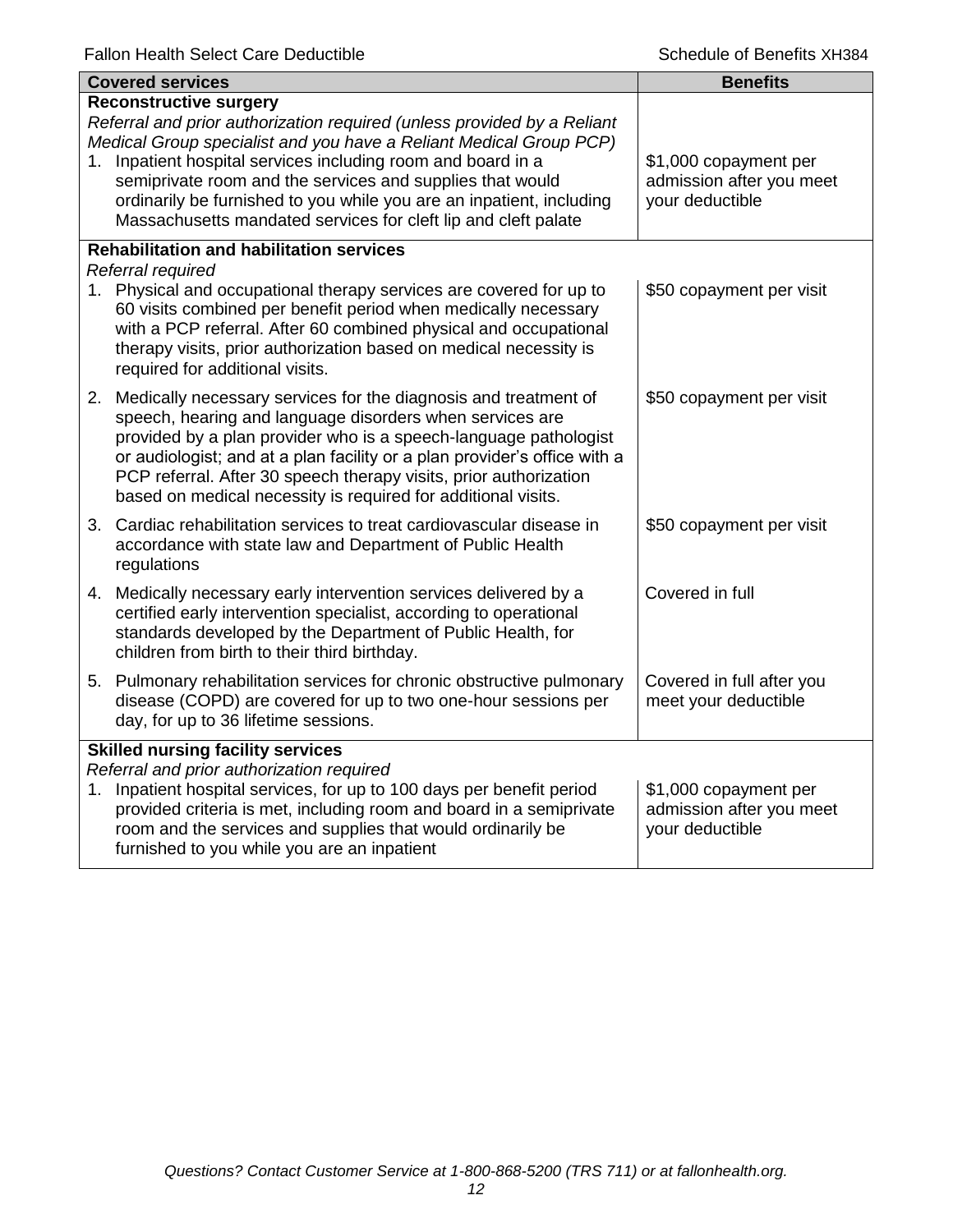# **Addendum Pediatric Dental Services**

## *This addendum is part of your Member* Handbook/Evidence of Coverage.

This addendum provides you with the cost-sharing that you are responsible for when you get covered pediatric dental care from a plan dentist for members under the age of 19. For a list of plan dentists, go to fallonhealth.org or call Customer Service at 1-800-868-5200 (TRS 711).

## **Preventive and Diagnostic Services**

|                                                                                    | <b>Benefits</b> |
|------------------------------------------------------------------------------------|-----------------|
| <b>Preventive and Diagnostic Services</b>                                          |                 |
| Comprehensive Evaluation (once per lifetime per provider or location)<br>$\bullet$ |                 |
| Periodic Oral Exams (two per benefit period)<br>$\bullet$                          |                 |
| Limited oral evaluation (two per benefit period)<br>$\bullet$                      |                 |
| Full mouth x-rays (once every 36 months per provider or location)<br>٠             |                 |
| Panoramic x-rays (once every 36 months per provider or location)                   |                 |
| Bitewing x-rays (two per benefit period)<br>٠                                      | Covered in full |
| Single tooth x-rays (one per visit)                                                |                 |
| Teeth cleaning, including minor scaling procedures (two per benefit period)        |                 |
| Fluoride Treatments (one per day per provider or location)<br>٠                    |                 |
| Space maintainers                                                                  |                 |
| Sealants (Please note: Sealants are not covered on previously restored             |                 |
| teeth) (Once every 36 months per provider or location)                             |                 |

# **Basic Covered Services**

|                                                                                                                                                                                                                                                                                                                                                                                           | <b>Benefits</b> |
|-------------------------------------------------------------------------------------------------------------------------------------------------------------------------------------------------------------------------------------------------------------------------------------------------------------------------------------------------------------------------------------------|-----------------|
| <b>Basic Covered Services</b><br>Amalgam restorations (once per benefit period per tooth)<br>Composite resin restorations (once per benefit period per tooth)<br>Recement crowns/onlays                                                                                                                                                                                                   |                 |
| Rebase or reline dentures (once every 24 months)<br>Root canals on permanent teeth (once per lifetime per tooth)<br>Prefabricated stainless steel crowns (once per lifetime per tooth)<br>Periodontal scaling and root planning (once every 36 months)<br>Simple extractions (once per lifetime per tooth, erupted or exposed root)<br>Surgical extractions (once per lifetime per tooth) | 25% coinsurance |
| Vital pulpotomy<br>Apeicocectomy<br>Palliative care<br>Anesthesia                                                                                                                                                                                                                                                                                                                         |                 |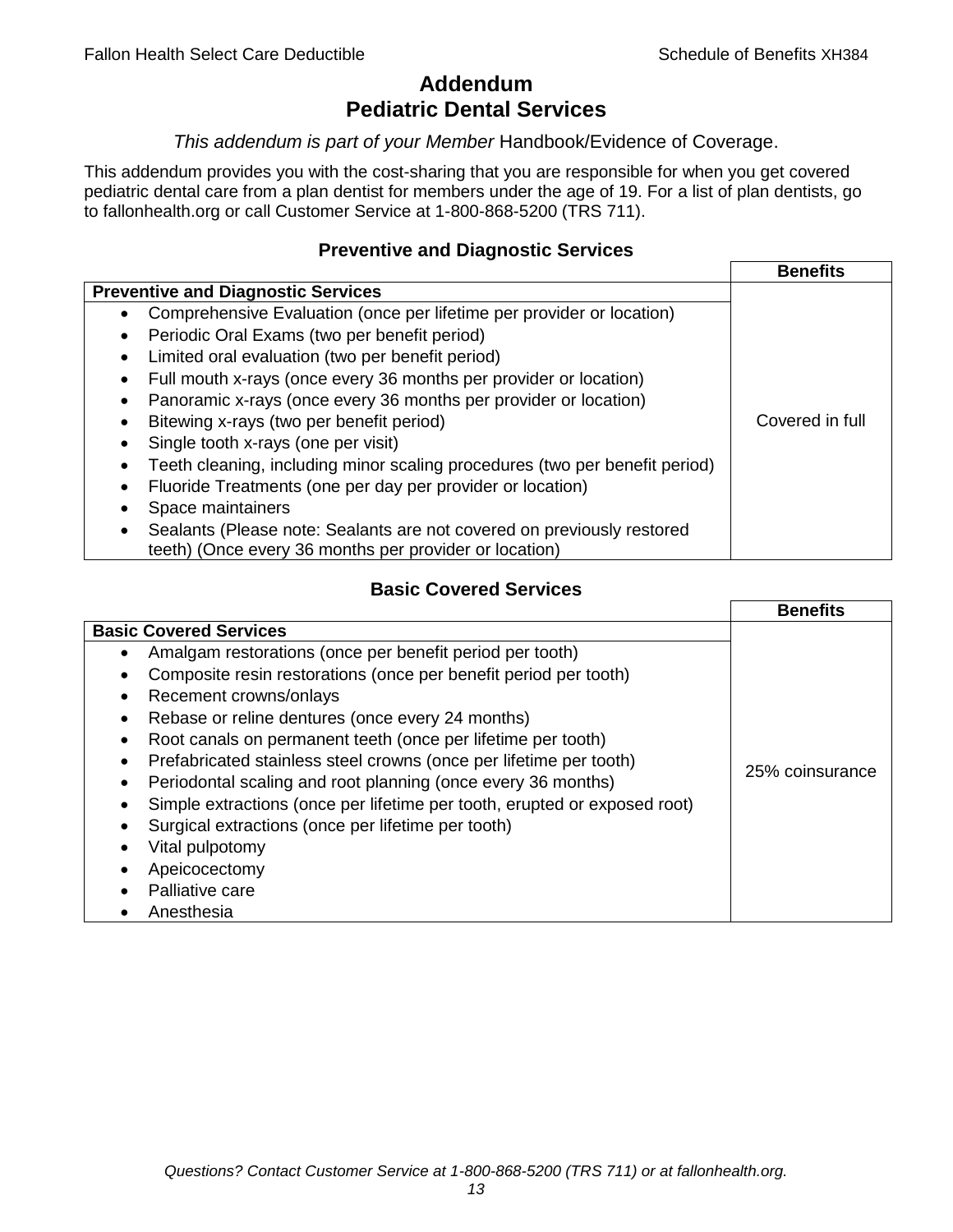## **Major Restorative Services**

|                                                                                                    | <b>Benefits</b> |
|----------------------------------------------------------------------------------------------------|-----------------|
| <b>Major Restorative Services</b>                                                                  |                 |
| • Crown, resin (once every 60 months per tooth)                                                    |                 |
| Porcelain/ceramic crowns (once every 60 months per tooth)<br>$\bullet$                             | 50% coinsurance |
| Porcelain fused to metal/mobile/high noble crowns (once every 60 months<br>$\bullet$<br>per tooth) |                 |
| Partial and complete dentures (once every 84 months)<br>$\bullet$                                  |                 |

# **Orthodontia**

|                                                                                                                                                                                                                                                                        | <b>Benefits</b> |
|------------------------------------------------------------------------------------------------------------------------------------------------------------------------------------------------------------------------------------------------------------------------|-----------------|
| Orthodontia                                                                                                                                                                                                                                                            |                 |
| Coverage is provided for services under the following conditions: only when<br>medically necessary; patient must have severe and handicapping malocclusion as<br>defined by HLD index score of 28 and/or one or more auto qualifiers. Prior<br>authorization required. | 50% coinsurance |

# **Related exclusions**

1. Any service that is not listed in this addendum is not covered.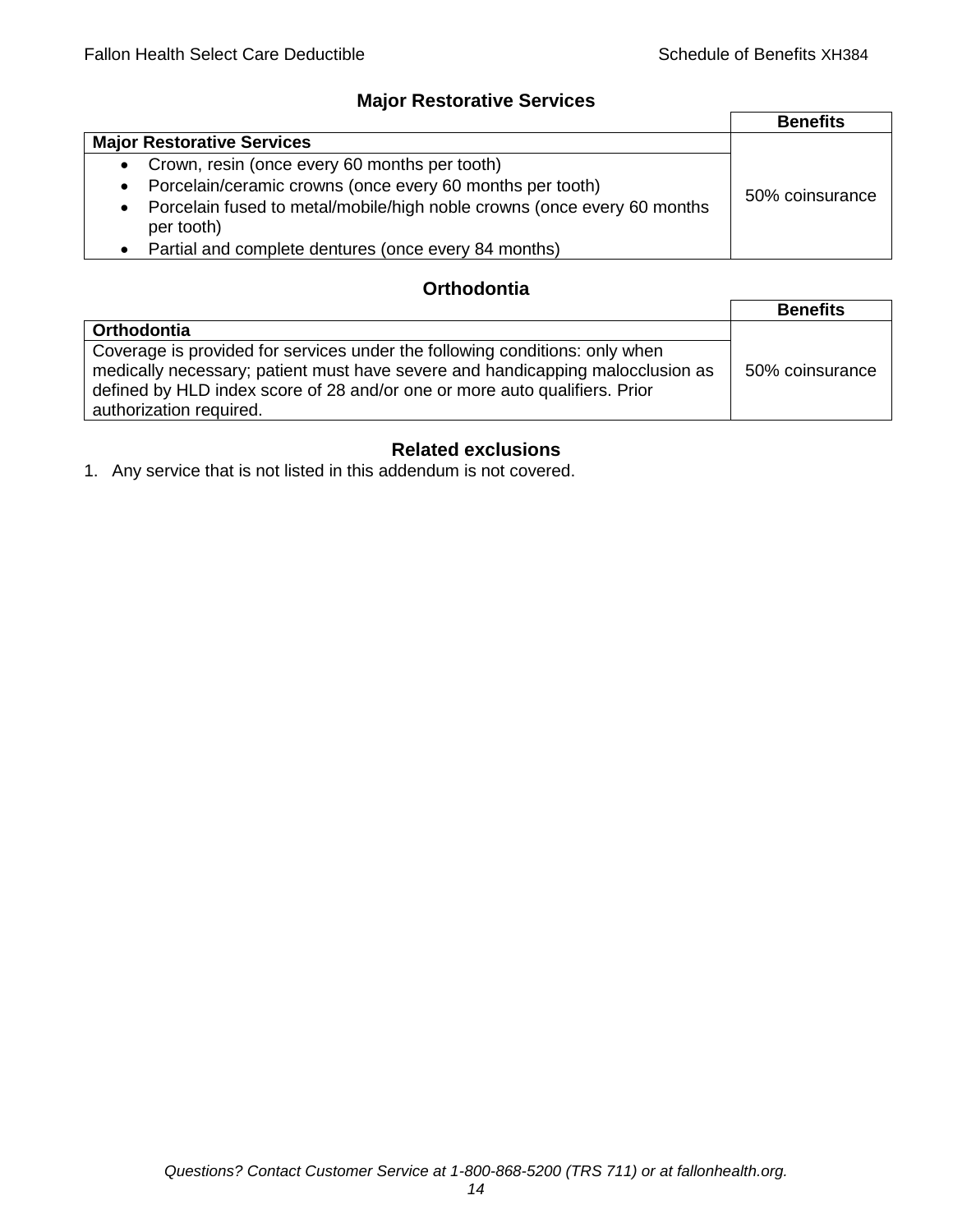# **Addendum Pediatric Vision Services**

## This addendum is part of your *Member Handbook/Evidence of Coverage*.

This addendum provides you with the cost-sharing that you are responsible for when you get covered pediatric vision care from a plan vision provider for members under the age of 19. For more information about your eye and vision care benefits, including a list of plan vision providers, go to fallonhealth.org or call Customer Service at 1-800-868-5200 (TRS 711).

| Service                                                 | Member cost                         |
|---------------------------------------------------------|-------------------------------------|
| Eye exam                                                |                                     |
| Exam with dilation as necessary, once per calendar year | \$0                                 |
| <b>Frames</b>                                           |                                     |
| One designated set, once per calendar year              | \$0                                 |
| Lenses:                                                 |                                     |
| <b>Standard lenses</b>                                  |                                     |
| Single vision                                           | \$0                                 |
| <b>Bifocal</b>                                          | \$0                                 |
| <b>Trifocal</b>                                         | \$0                                 |
| Lenticular                                              | \$0                                 |
| Progressive lenses                                      |                                     |
| Standard                                                | \$0                                 |
| Premium                                                 | \$0 for first \$120 of retail cost, |
|                                                         | 80% of any additional retail cost.  |
| Lens options                                            |                                     |
| Choice of plastic or glass lenses                       | \$0                                 |
| UV treatment                                            | \$0                                 |
| Tint – includes fashion and gradient tinting, and       | \$0                                 |
| oversized and glass-grey #3 prescription sunglass       |                                     |
| lenses                                                  |                                     |
| Standard plastic scratch coating                        | \$0                                 |
| Standard polycarbonate (kids)                           | \$0                                 |
| Plastic photosensitive lenses                           | \$0                                 |
| Other options:                                          |                                     |
| Intermediate vision lenses                              | \$0                                 |
| Standard anti-reflective                                | \$45                                |
| Photochromic plastic                                    | 80% of retail cost                  |
| <b>Blended segment lenses</b>                           | 80% of retail cost                  |
| <b>Polarized lenses</b>                                 | 80% of retail cost                  |
| Premium anti-reflective costing                         | 80% of retail cost                  |
| Ultra anti-reflective coating                           | 80% of retail cost                  |
| Hi-Index lenses                                         | 80% of retail cost                  |
| Other add-ons                                           | 80% of retail cost                  |
| Additional complete pairs of eyewear                    | 60% of retail                       |
|                                                         |                                     |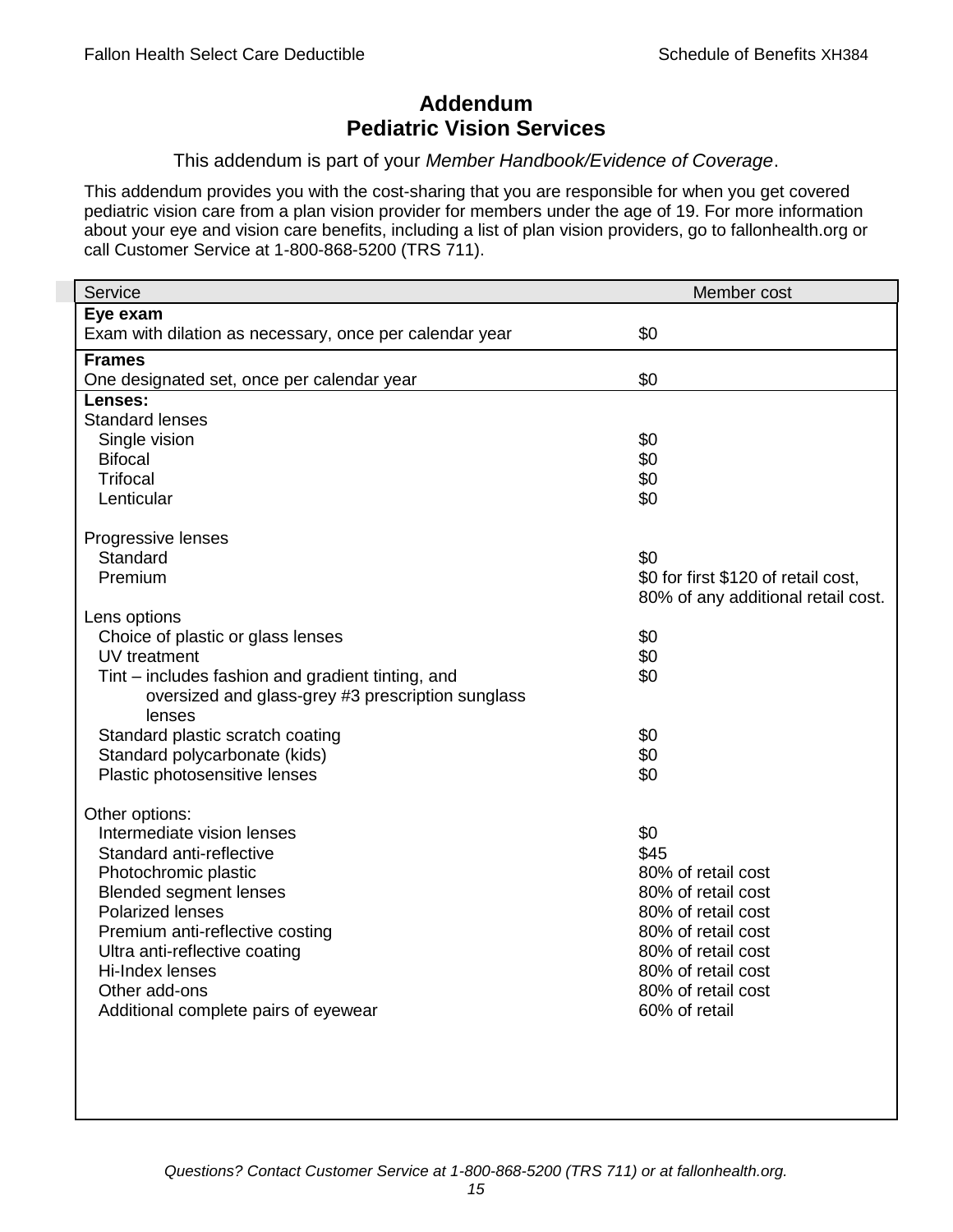| <b>Contact lenses</b><br>One pair of conventional contact lenses, in place of<br>eyeglass lenses                                                                                                                                                                                                                                  | \$0 for first \$150 of retail cost,<br>75% of any additional retail cost. |
|-----------------------------------------------------------------------------------------------------------------------------------------------------------------------------------------------------------------------------------------------------------------------------------------------------------------------------------|---------------------------------------------------------------------------|
| In place of a pair of conventional contact lenses, the<br>member may elect either of the following options:<br>Up to a 6 month supply of monthly or two-week<br>$\bullet$<br>single vision spherical or toric contact lenses<br>Up to a 3 month supply of daily disposable single<br>$\bullet$<br>vision spherical contact lenses |                                                                           |
| Standard contact lens fit and follow-up<br>Premium contact lens fit and follow-up<br>Additional conventional contact lenses                                                                                                                                                                                                       | Up to \$55<br>10% discount from retail price<br>85% of retail cost<br>\$0 |
| Medically necessary contact lenses, in place of other<br>eyewear                                                                                                                                                                                                                                                                  |                                                                           |
| Low vision services                                                                                                                                                                                                                                                                                                               | \$0                                                                       |
| •One comprehensive low vision evaluation, once<br>every five years, when medically necessary                                                                                                                                                                                                                                      | \$0                                                                       |
| • Follow-up care, four visits in any five year period,<br>when medically necessary<br>• Low vision aids, such as high-power spectacles,<br>magnifiers, and telescopes, once every 24<br>months, when medically necessary                                                                                                          | 25% of retail cost                                                        |
| Additional discounts on vision items are available; see<br>a plan provider or contact the plan for details.                                                                                                                                                                                                                       |                                                                           |

# **Related exclusions**

- 1. Orthoptic or vision training, subnormal vision aids and any associated supplemental testing; Aniseikonic lenses.
- 2. Medical and/or surgical treatment of the eye, eyes or supporting structures.
- 3. Any eye or vision examination, or any corrective eyewear required by a policyholder as a condition of employment; Safety eyewear.
- 4. Services provided as a result of any Workers' Compensation law, or similar legislation, or required by any governmental agency or program whether federal, state or subdivisions thereof.
- 5. Non-prescription lenses and/or contact lenses.
- 6. Non-prescription sunglasses.
- 7. Two pair of glasses in lieu of bifocals.
- 8. Services rendered after the date an insured person ceases to be covered under the policy, except when vision materials ordered before coverage ended are delivered, and the services rendered to the insured person are within 31 days from the date of such order.
- 9. Services or materials provided by any other group benefit plan providing vision care.
- 10. Lost or broken lenses, frames, glasses, or contact lenses will not be replaced except in the next benefit period when vision materials would become available.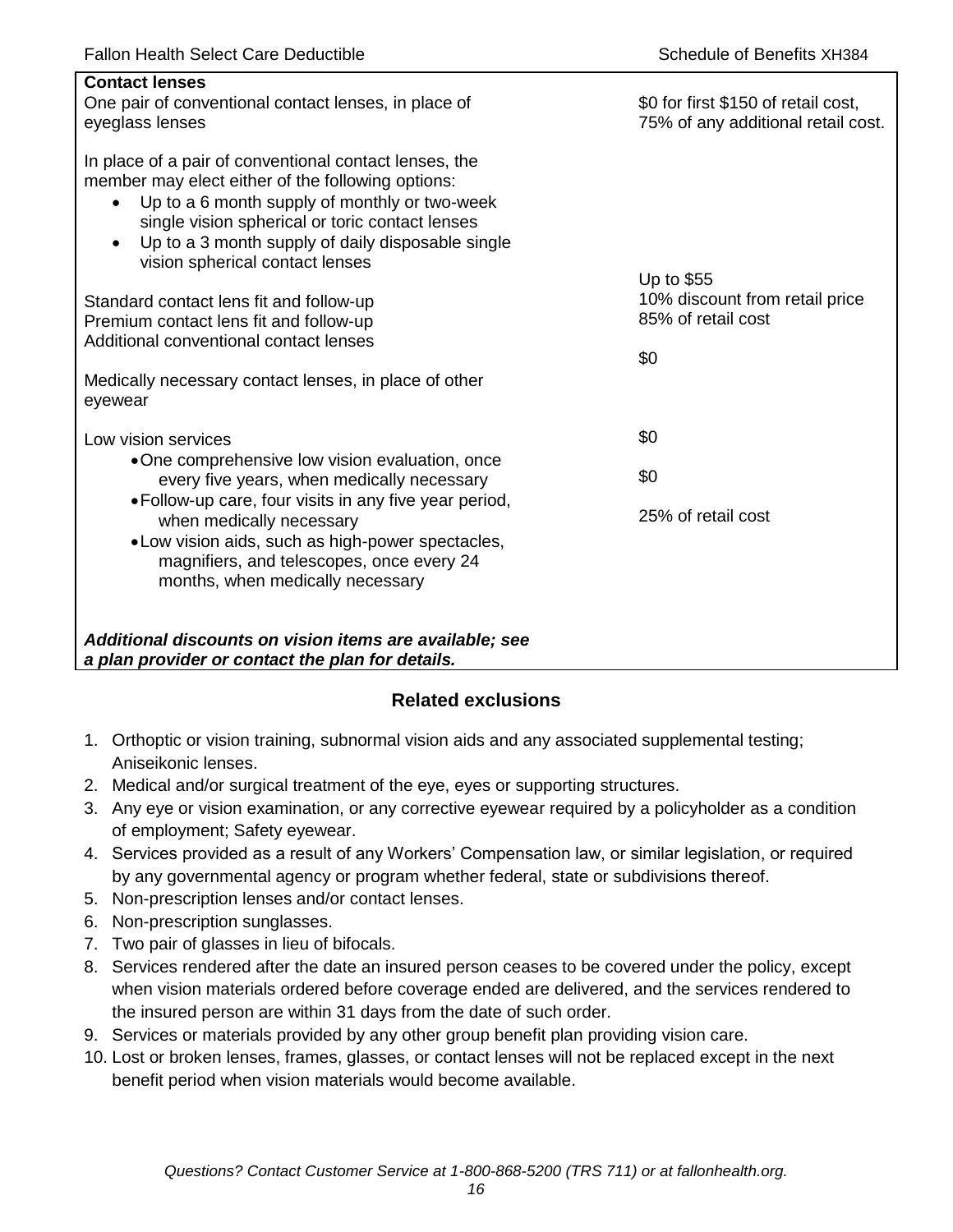# Notice of nondiscrimination

Fallon Health complies with applicable Federal civil rights laws and does not discriminate on the basis of race, color, national origin, age, disability or sex. Fallon does not exclude people or treat them differently because of race, color, national origin, age, disability or sex.

Fallon Health:

- Provides free aids and services to people with disabilities to communicate effectively with us, such as:
	- o Qualified sign language interpreters
	- $\circ$  Written information in other formats (large print, audio, accessible electronic formats, other formats)
- Provides free language services to people whose primary language is not English, such as:
	- o Qualified interpreters
	- o Information written in other languages

If you need these services, contact Customer Service at the phone number on the back of your member ID card, or by email at cs@fallonhealth.org.

If you believe that Fallon Health has failed to provide these services or discriminated in another way on the basis of race, color, national origin, age, disability or sex, you can file a grievance with:

Compliance Director Fallon Health 10 Chestnut St. Worcester, MA 01608

Phone: 1-508-368-9988 (TRS 711) Email: compliance@fallonhealth.org

You can file a grievance in person or by mail, fax or email. If you need help filing a grievance, the Compliance Director is available to help you.

You can also file a civil rights complaint with the U.S. Department of Health and Human Services, Office for Civil Rights, electronically through the Office for Civil Rights Complaint Portal, available at https://ocrportal.hhs.gov/ocr/portal/lobby.jsf, or by mail or phone at:

U.S. Department of Health and Human Services 200 Independence Avenue SW., Room 509F, HHH Building Washington, D.C., 20201

Phone: 1-800-368-1019 (TDD: 1-800-537-7697)

Complaint forms are available at http://www.hhs.gov/ocr/office/file/index.html.

16-735-009 Rev. 01 4/17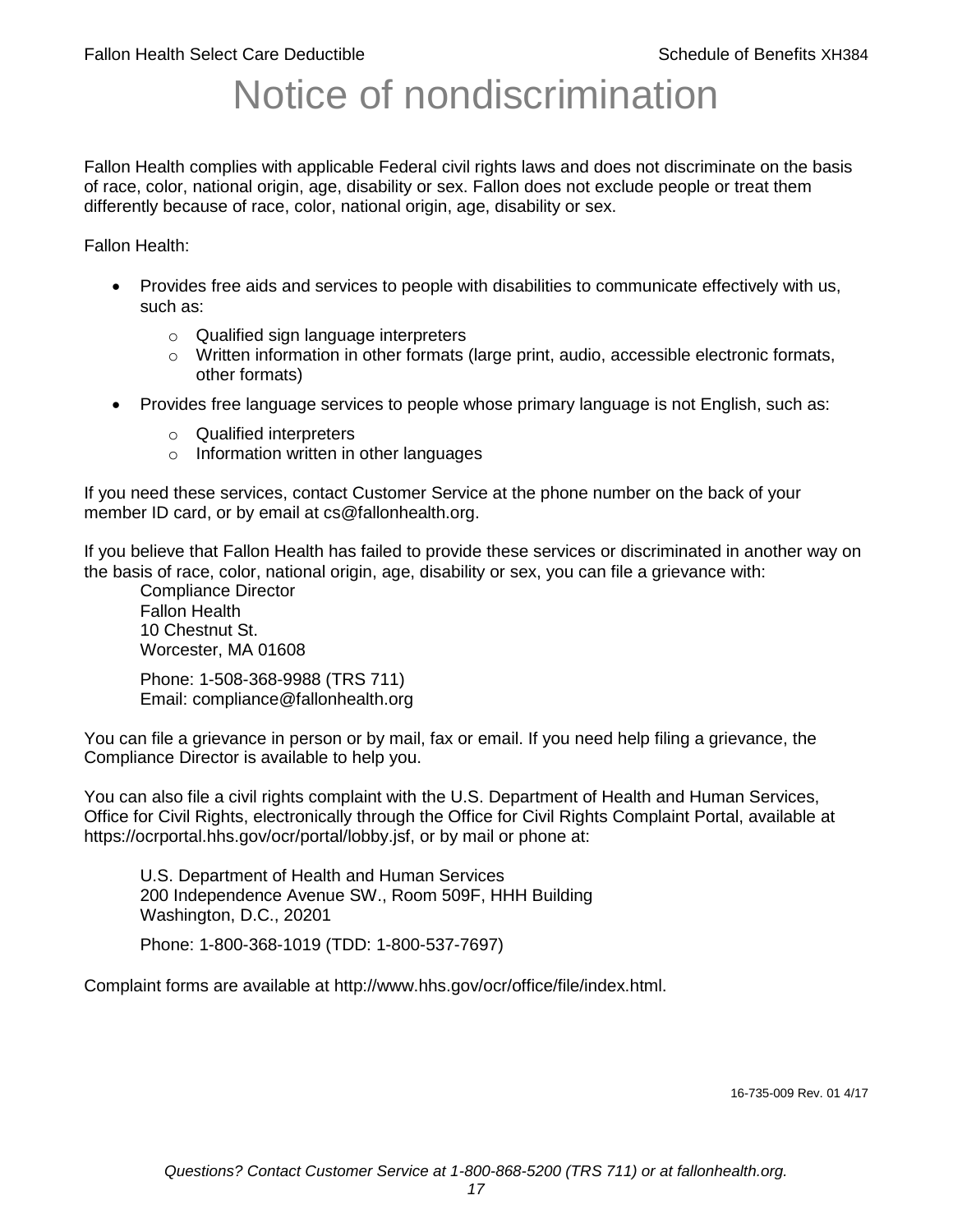# Important!

If you, or someone you're helping, has questions about Fallon Health, you have the right to get help and information in your language at no cost. To talk to an interpreter, call 1-800-868-5200.

#### **Spanish:**

Si usted, o alguien a quien usted está ayudando, tiene preguntas acerca de Fallon Health, tiene derecho a obtener ayuda e información en su idioma sin costo alguno. Para hablar con un intérprete, llame al 1-800-868-5200.

#### **Portuguese:**

Se você, ou alguém a quem você está ajudando, tem perguntas sobre o Fallon Health, você tem o direito de obter ajuda e informação em seu idioma e sem custos. Para falar com um intérprete, ligue para 1-800-868-5200.

#### **Chinese:**

如果您,或是您正在協助的對象,有關於[插入項目的名稱 Fallon Health 方面的問題, 您有權利免費以您的母語得到幫助和訊息。洽詢一位翻譯員, 請撥電話 [在此插入數字 1-800-868-5200.

#### **Haitian Creole:**

Si oumenm oswa yon moun w ap ede gen kesyon konsènan Fallon Health, se dwa w pou resevwa asistans ak enfòmasyon nan lang ou pale a, san ou pa gen pou peye pou sa. Pou pale avèk yon entèprèt, rele nan 1-800-868-5200.

#### **Vietnamese:**

Nếu quý vị, hay người mà quý vị đang giúp đỡ, có câu hỏi về Fallon Health, quý vị sẽ có quyền được giúp và có thêm thông tin bằng ngôn ngữ của mình miễn phí. Để nói chuyện với một thông dịch viên, xin gọi 1-800-868-5200.

#### **Russian:**

Если у вас или лица, которому вы помогаете, имеются вопросы по поводу Fallon Health, то вы имеете право на бесплатное получение помощи и информации на вашем языке. Для разговора с переводчиком позвоните по телефону 1-800-868-5200.

#### **Arabic:**

إن كان لديك أو لدى شخص تساعده أسئلة بخصوص Health Fallon، فلديك الحق في الحصول على المساعدة والمعلومات الضرورية بلغتك من دون اية تكلفة .للتحدث مع مترجم اتصل ب .1-800-868-5200

## **Khmer/Cambodian:**

ប្រសិនបរើអ្នក ឬនរណាម្ននក់ដែលអ្នកកំពុងដែជយ ម្ននសំណួរអ្៎ពី Fallon Health រប, អ្នកម្ននសិេធិេ្រុលជំនួយនិងព័ែ៌ម្នន បៅកនុងភាសា ររស់អ្នក រោយម្ិនអ្ស់រ្ំ ក់ ។ ដររំម្ រនី ិយាយជាម្ួយអ្នក កែប្រ សូ ម្ 1-800-868-5200 ។